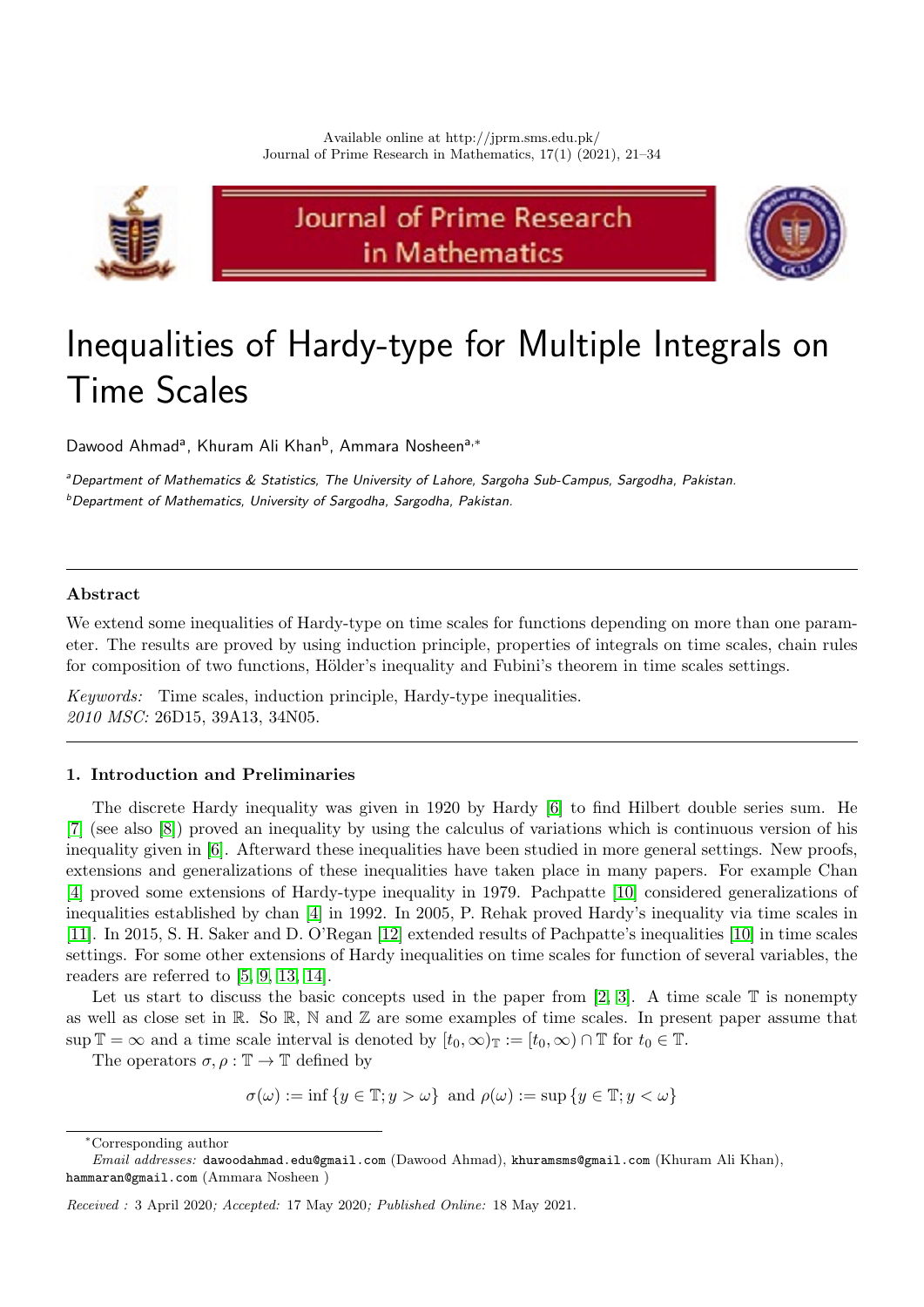are forward as well as backward jump operators respectively for  $\omega \in \mathbb{T}$ . The point  $\omega$  satisfying  $\sigma(\omega) > \omega$ is called right-scattered and left-scattered when  $\rho(\omega) < \omega$ . The points which are left and right-scattered simultaneously are isolated. Also the point  $\omega$  is right-dense if  $\omega < \sup \mathbb{T}$  and  $\sigma(\omega) = \omega$  and is left-dense when  $\omega > \inf \mathbb{T}$  and  $\rho(\omega) = \omega$ . The points which are left and right-dense simultaneously are dense points. Notation:  $g^{\sigma}(\omega) = g(\sigma(\omega))$  for any function  $g = \mathbb{T} \to \mathbb{R}$ .

A function  $\mu : \mathbb{T} \to [0, \infty)$  for a time scale T is called the graininess function if  $\mu(\omega) := \sigma(\omega) - \omega$  for  $\omega \in \mathbb{T}$ .

Assume  $h_1, h_2 : \mathbb{T} \to \mathbb{R}$  are differentiable at  $\omega \in \mathbb{T}$ . Then

(i) Derivative for product of two functions at  $\omega \in \mathbb{T}$  is,

<span id="page-1-3"></span>
$$
(h_1h_2)^{\Delta}(\omega) = h_1^{\Delta}(\omega)h_2(\omega) + h_1^{\sigma}(\omega)h_2^{\Delta}(\omega) = h_1(\omega)h_2^{\Delta}(\omega) + h_1^{\Delta}(\omega)h_2^{\sigma}(\omega).
$$
 (1.1)

(ii ) Quotient rule to find derivative is,

$$
\left(\frac{h_1}{h_2}\right)^{\Delta}(\omega) = \frac{h_1^{\Delta}(\omega)h_2(\omega) - h_1(\omega)h_2^{\Delta}(\omega)}{h_2(\omega)h_2^{\sigma}(\omega)}.
$$

## Chain Rules

(i) Let  $u : \mathbb{R} \to \mathbb{R}$  be differentiable and  $v : \mathbb{T} \to \mathbb{R}$  is delta differentiable, then

<span id="page-1-4"></span>
$$
[u(v(\omega))]^{\Delta} = \int_0^1 u'[hv^{\sigma} + (1-h)v]dhv^{\Delta}(\omega).
$$
 (1.2)

(ii) The fact that  $v^{\sigma}(\omega) = v(\omega) + \mu(\omega)v^{\Delta}(\omega)$  and  $u : \mathbb{T} \to \mathbb{R}$  is delta differentiable, gives

<span id="page-1-0"></span>
$$
[u(v(\omega))]^{\Delta} = \int_0^1 u'[v + h\mu(\omega)v^{\Delta}(\omega)]dhv^{\Delta}(\omega).
$$
 (1.3)

(iii) Assume that  $u : \mathbb{R} \to \mathbb{R}$  is continuously differentiable and v is continuous from  $\mathbb{R} \to \mathbb{R}$  and  $v : \mathbb{T} \to \mathbb{R}$ is delta differentiable. Then a real number  $c \in [\omega, \sigma(\omega)]$  exists such that

<span id="page-1-5"></span>
$$
[u(v(\omega))]^{\Delta} = u'(v(c))v^{\Delta}(\omega).
$$
\n(1.4)

If  $\xi_1, \xi_2 : \mathbb{T} \to \mathbb{R}$  are delta integrable and  $m, \hat{n} \in \mathbb{T}$ , then integration by parts formula for delta integrals is

<span id="page-1-2"></span>
$$
\int_{m}^{\hat{n}} \xi_{l}(\omega) \xi_{2}^{\Delta}(\omega) \Delta \omega = [\xi_{l}(\omega) \xi_{2}(\omega)]_{m}^{\hat{n}} - \int_{m}^{\hat{n}} \xi_{l}^{\Delta}(\omega) \xi_{2}^{\sigma}(\omega) \Delta \omega.
$$
\n(1.5)

From chain rule [\(1.3\)](#page-1-0),

$$
(\log \omega)^{\Delta} = \int_0^1 \frac{1}{[\omega + h\mu(\omega)]} dh = \frac{1}{\mu(\omega)} \log \left( \frac{\omega + \mu(\omega)}{\omega} \right),
$$

when  $\mu(\omega) \neq 0$ . Therefore,

<span id="page-1-1"></span>
$$
z(\omega) := (\log \omega)^{\Delta} = \begin{cases} \frac{1}{\mu(\omega)} \log \left( \frac{\omega + \mu(\omega)}{\omega} \right) & \mu(\omega) \neq 0, \\ \frac{1}{\omega} & \mu(\omega) = 0, \end{cases}
$$
(1.6)

which gives,

$$
\int_{\omega_0}^{\omega} z(s) \Delta s = \log \left( \frac{\omega}{\omega_0} \right), \quad for \quad \omega \in \mathbb{T}.
$$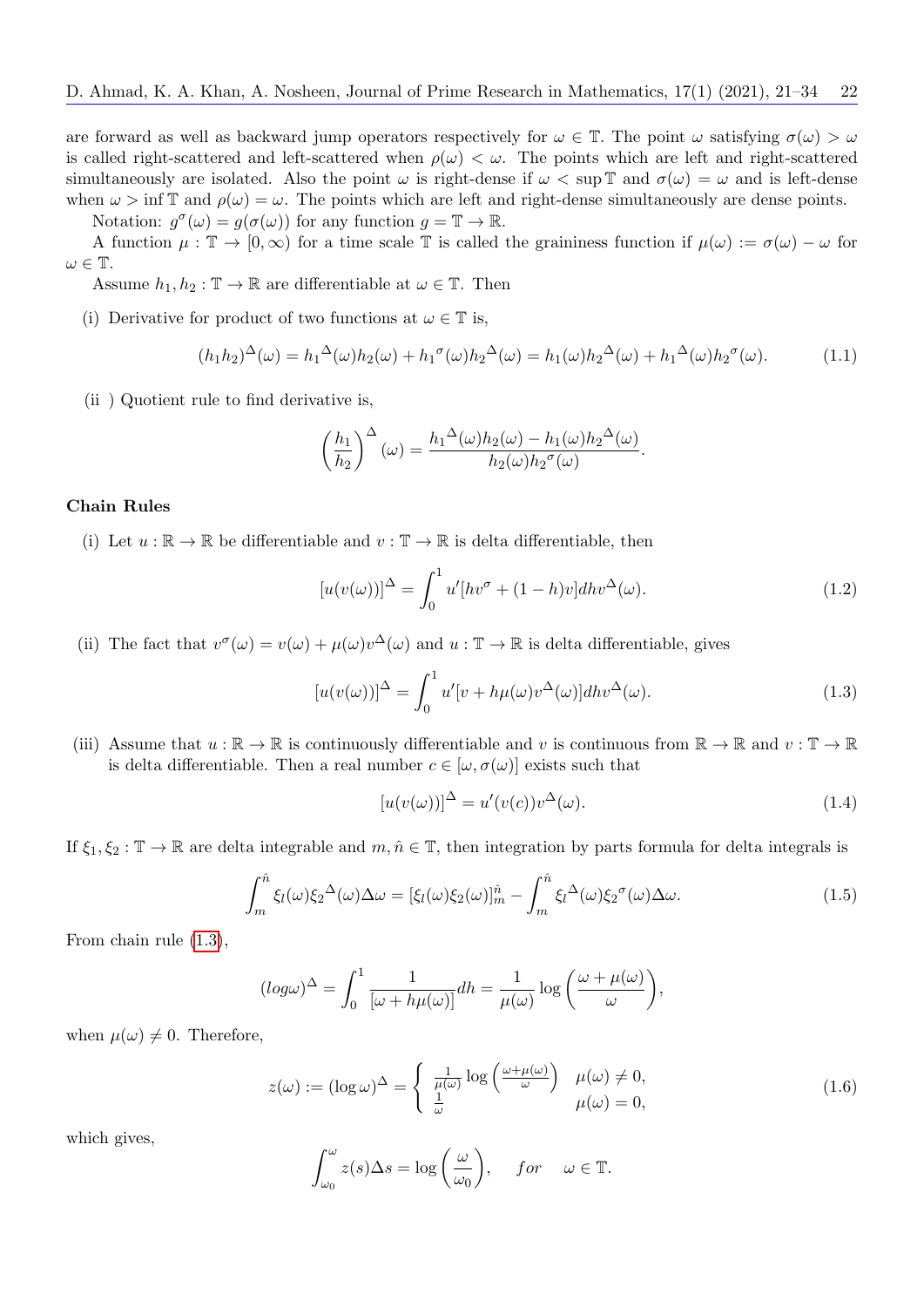As the generalization of [\(1.6\)](#page-1-1), we find

$$
(\log \theta(\omega))^{\Delta} = Z(\omega) := \begin{cases} \frac{1}{\mu(\omega)} \log \left( 1 + \mu(\omega) \frac{\theta^{\Delta}(\omega)}{\omega} \right) & \mu(\omega) \neq 0, \\ \frac{\theta^{\Delta}(\omega)}{\Delta(\omega)} & \mu(\omega) = 0, \end{cases}
$$

provided that  $\frac{\theta^{\Delta}(\omega)}{\theta(\omega)} \in \mathbb{R}$ . Therefore,

$$
\int_{\omega_0}^{\omega} Z(s) \Delta s = \log \left( \frac{\theta(\omega)}{\theta(\omega_0)} \right) \quad for \quad \omega \in \mathbb{T}.
$$

#### Hölder's inequality

Let  $\omega_1, \omega_2 \in \mathbb{T}$ , for rd-continuous functions  $\phi, \psi : [\omega_1, \omega_2] \to \mathbb{R}$ , we have

$$
\int_{\omega_1}^{\omega_2} |\phi(\omega)\,\psi(\omega)| \Delta \omega \le \left[ \int_{\omega_1}^{\omega_2} |\phi(\omega)|^{p_2} \Delta \omega \right]^{\frac{1}{p_2}} \left[ \int_{\omega_1}^{\omega_2} |\psi(\omega)|^{p_1} \Delta \omega \right]^{\frac{1}{p_1}}, \tag{1.7}
$$

where  $p_1 > 1$  and  $p_2 = p_1/(p_1 - 1)$ .

#### <span id="page-2-3"></span>Fubini's Theorem [\[1\]](#page-12-11)

Let  $(\Gamma, \mathcal{M}, \alpha_{\Delta})$  and  $(\Sigma, \mathcal{L}, \beta_{\Delta})$  be two finite dimensional time scale measure spaces.

We consider the measure space  $(\Gamma \times \Sigma, \mathcal{M} \times \mathcal{L}, \alpha_{\Delta} \times \beta_{\Delta})$ , where  $\mathcal{M} \times \mathcal{L}$  is  $\sigma$ -algebra product generated by the family  $\{E \times F : E \in \mathcal{M}, F \in \mathcal{L}\}\$ and

$$
(\alpha_{\Delta} \times \beta_{\Delta})(E \times F) = \alpha_{\Delta}(E)\beta_{\Delta}(F),
$$

then Fubini's theorem holds, more precisely if  $\phi(\pi) = \int_{\Gamma} \xi(\gamma, \pi) \Delta \gamma$  and  $\psi(\gamma) = \int_{\Sigma} \xi(\gamma, \pi) \Delta \pi$  for almost everywhere  $\pi \in \Sigma$  and  $\gamma \in \Gamma$  respectively, also if  $\xi : \Gamma \times \Sigma \to \mathbb{R}$  is a  $\alpha_{\Delta} \times \beta_{\Delta}$ - integrable function, then  $\phi$  is  $β<sub>Δ</sub>$ - integrable on Σ and  $ψ$  is  $α<sub>Δ</sub>$ - integrable on Γ, and

<span id="page-2-4"></span>
$$
\int_{\Gamma} \Delta \gamma \int_{\Sigma} \xi(\gamma, \pi) \Delta \pi = \int_{\Sigma} \Delta \pi \int_{\Gamma} \xi(\gamma, \pi) \Delta \gamma.
$$
\n(1.8)

Aim of the paper is to extend the work done in [\[12\]](#page-12-6) for functions of several variables.

#### 2. Main results

We assume throughout that all the functions are non-negative and the integrals considered exist.

<span id="page-2-2"></span>**Theorem 2.1.** Let  $\mathbb{T}_l$  denote time scales and  $h_l(t_l)$  be non-decreasing functions for  $t_l \in \mathbb{T}_l$ , where  $l =$ 1, ...,  $\hat{n}$ . Define  $\forall (t_1, \ldots, t_{\hat{n}}) \in \mathbb{T}_1 \times \cdots \times \mathbb{T}_{\hat{n}}$ ,

<span id="page-2-0"></span>
$$
\Lambda_{\hat{n}}(t_1,\ldots,t_{\hat{n}}) := \prod_{l=1}^{\hat{n}} \frac{1}{h_l(t_l)} \int_{t_l}^{\infty} \cdots \int_{t_{\hat{n}}}^{\infty} \prod_{l=1}^{\hat{n}} \frac{h_l(s_l)}{s_l} f(s_1,\ldots,s_{\hat{n}}) \Delta s_{\hat{n}} \cdots \Delta s_1.
$$
\n(2.1)

Suppose  $p_1/p_2 > 1, p_1, p_2 > 0$ , and for  $t_l \in [1, \infty)_{\mathbb{T}_l}$ 

<span id="page-2-1"></span>
$$
1 - \frac{p_1}{p_2} \frac{\log \sigma_l(t_l) g_l^{\Delta_l}(t_l)}{h_l^{\sigma_l}(t_l) z_l(t_l)} \ge M_l, \ \forall M_l > 0.
$$
\n(2.2)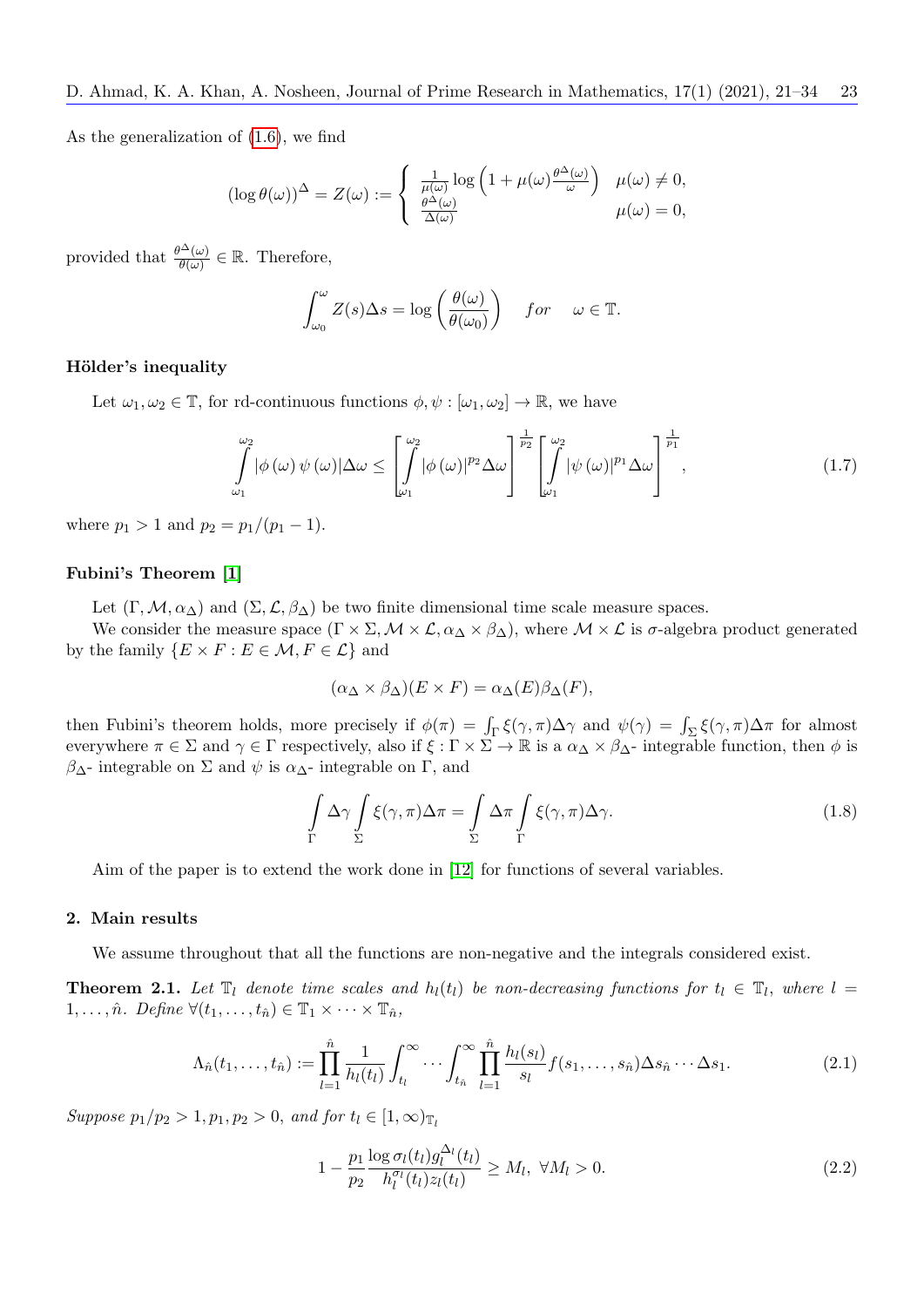Then the following inequality holds

$$
\int_{1}^{\infty} \cdots \int_{1}^{\infty} \prod_{l=1}^{\hat{n}} z_{l}(t_{l}) [\Lambda_{\hat{n}}(t_{1},...,t_{\hat{n}})]^{\frac{p_{1}}{p_{2}}} \Delta t_{\hat{n}} \cdots \Delta t_{1}
$$
\n
$$
\leq \left(\frac{p_{1}}{p_{2}}\right)^{\frac{\hat{n}_{p_{1}}}{p_{2}}} \left(\prod_{l=1}^{\hat{n}} \frac{1}{M_{l}}\right)^{\frac{p_{1}}{p_{2}}} \int_{1}^{\infty} \cdots \int_{1}^{\infty} \left\{\prod_{l=1}^{\hat{n}} z_{l}(t_{l}) \left(\frac{\log \sigma_{l}(t_{l}) g_{l}(t_{l})}{t_{l} g_{l}^{\sigma_{l}}(t_{l}) z_{l}(t_{l})}\right)^{\frac{p_{1}}{p_{2}}}\right\} f^{\frac{p_{1}}{p_{2}}}(t_{1},...,t_{\hat{n}}) \Delta t_{\hat{n}} \cdots \Delta t_{1}.
$$
\n(2.3)

*Proof.* We use mathematical induction. For  $\hat{n} = 1$ , the statement is true by [\[12,](#page-12-6) Theorem 2.1]. Consider that [\(2.3\)](#page-3-0) holds for  $1 \leq \hat{n} \leq \hat{k}$ .

To prove the result for  $\hat{n} = \hat{k} + 1$ , we write the left hand side of [\(2.3\)](#page-3-0) as follows:

$$
\int_{1}^{\infty} \cdots \int_{1}^{\infty} \prod_{l=1}^{\hat{k}} z_{l}(t_{l}) \left\{ \int_{1}^{\infty} z_{\hat{k}+1}(t_{\hat{k}+1}) \left[ \Lambda_{\hat{k}+1}(t_{1}, \ldots, t_{\hat{k}+1}) \right]^{\frac{p_{1}}{p_{2}}} \Delta t_{\hat{k}+1} \right\} \Delta t_{\hat{k}} \cdots \Delta t_{1}. \tag{2.4}
$$

Denote,

<span id="page-3-4"></span><span id="page-3-3"></span><span id="page-3-1"></span><span id="page-3-0"></span>
$$
I_{\hat{k}+1} = \int_1^\infty z_{\hat{k}+1}(t_{\hat{k}+1}) \left[ \Lambda_{\hat{k}+1}(t_1,\ldots,t_{\hat{k}+1}) \right]^{\frac{p_1}{p_2}} \Delta t_{\hat{k}+1}.
$$

By using [\(1.5\)](#page-1-2) with  $\xi_1 = \left[ \Lambda_{\hat{k}+1}(t_1, \ldots, t_{\hat{k}+1}) \right]^{\frac{p_1}{p_2}}$  and  $\xi_2^{\Delta} = z_{\hat{k}+1}(t_{\hat{k}+1})$ , we have

$$
I_{\hat{k}+1} = \left| \log(t_{\hat{k}+1}) \left[ \Lambda_{\hat{k}+1}(t_1, \dots, t_{\hat{k}+1}) \right]^{\frac{p_1}{p_2}} \right|_1^{\infty} + \int_1^{\infty} \log \sigma_{\hat{k}+1}(t_{\hat{k}+1}) \left( -\frac{\partial}{\partial t_{\hat{k}+1}} \left[ \Lambda_{\hat{k}+1}(t_1, \dots, t_{\hat{k}+1}) \right]^{\frac{p_1}{p_2}} \right) \Delta t_{\hat{k}+1}.
$$
 (2.5)

Use chain rule [\(1.3\)](#page-1-0) with  $u = t^{\frac{p_1}{p_2}}$  and  $v = \Lambda_{\hat{k}+1}(t_1,\ldots,t_{\hat{k}+1})$  to obtain

$$
-\frac{\partial}{\partial t_{\hat{k}+1}} \Big[\Lambda_{\hat{k}+1}(t_1,\ldots,t_{\hat{k}+1})\Big]^\frac{p_1}{p_2} = \frac{p_1}{p_2} \int_0^1 \Bigg[\Lambda_{\hat{k}+1}(t_1,\ldots,t_{\hat{k}+1}) + h\mu(t_{\hat{k}+1})\frac{\partial}{\partial t_{\hat{k}+1}}\Lambda_{\hat{k}+1}(t_1,\ldots,t_{\hat{k}+1})\Bigg]^\frac{p_1}{p_2-1} dh
$$
  
 
$$
\times \Bigg(-\frac{\partial}{\partial t_{\hat{k}+1}}\Lambda_{\hat{k}+1}(t_1,\ldots,t_{\hat{k}+1})\Bigg) \ge 0.
$$
 (2.6)

Use [\(2.1\)](#page-2-0) for  $\hat{n} = \hat{k} + 1$  and differentiate with respect to  $t_{\hat{k}+1}$  with the help of [\(1.1\)](#page-1-3) to get

$$
\frac{\partial}{\partial t_{\hat{k}+1}}\Lambda_{\hat{k}+1}(t_1,\ldots,t_{\hat{k}+1}) = -\left\{\frac{h_{\hat{k}+1}(t_{\hat{k}+1})}{t_{\hat{k}+1}g_{\hat{k}+1}^{\sigma_{\hat{k}+1}}(t_{\hat{k}+1})}\Lambda_{\hat{k}}(t_1,\ldots,t_{\hat{k}+1}) + \frac{h_{\hat{k}+1}^{\Delta_{\hat{k}+1}}(t_{\hat{k}+1})}{h_{\hat{k}+1}^{\sigma_{\hat{k}+1}}(t_{\hat{k}+1})}\Lambda_{\hat{k}+1}(t_1,\ldots,t_{\hat{k}+1})\right\} \leq 0,
$$
\n(2.7)

where for fix  $t_{\hat{k}+1} \in T_{\hat{k}+1}$ ,

<span id="page-3-5"></span><span id="page-3-2"></span>
$$
\Lambda_{\hat{k}}(t_1,\ldots,t_{\hat{k}+1}) := \prod_{l=1}^{\hat{k}} \frac{1}{g_l(t_l)} \int_{t_l}^{\infty} \cdots \int_{t_{\hat{k}}}^{\infty} \prod_{l=1}^{\hat{k}} \frac{g_l(s_l)}{s_l} f(s_1,\ldots,s_{\hat{k}},t_{\hat{k}+1}) \Delta s_{\hat{k}} \cdots \Delta s_1.
$$
\n(2.8)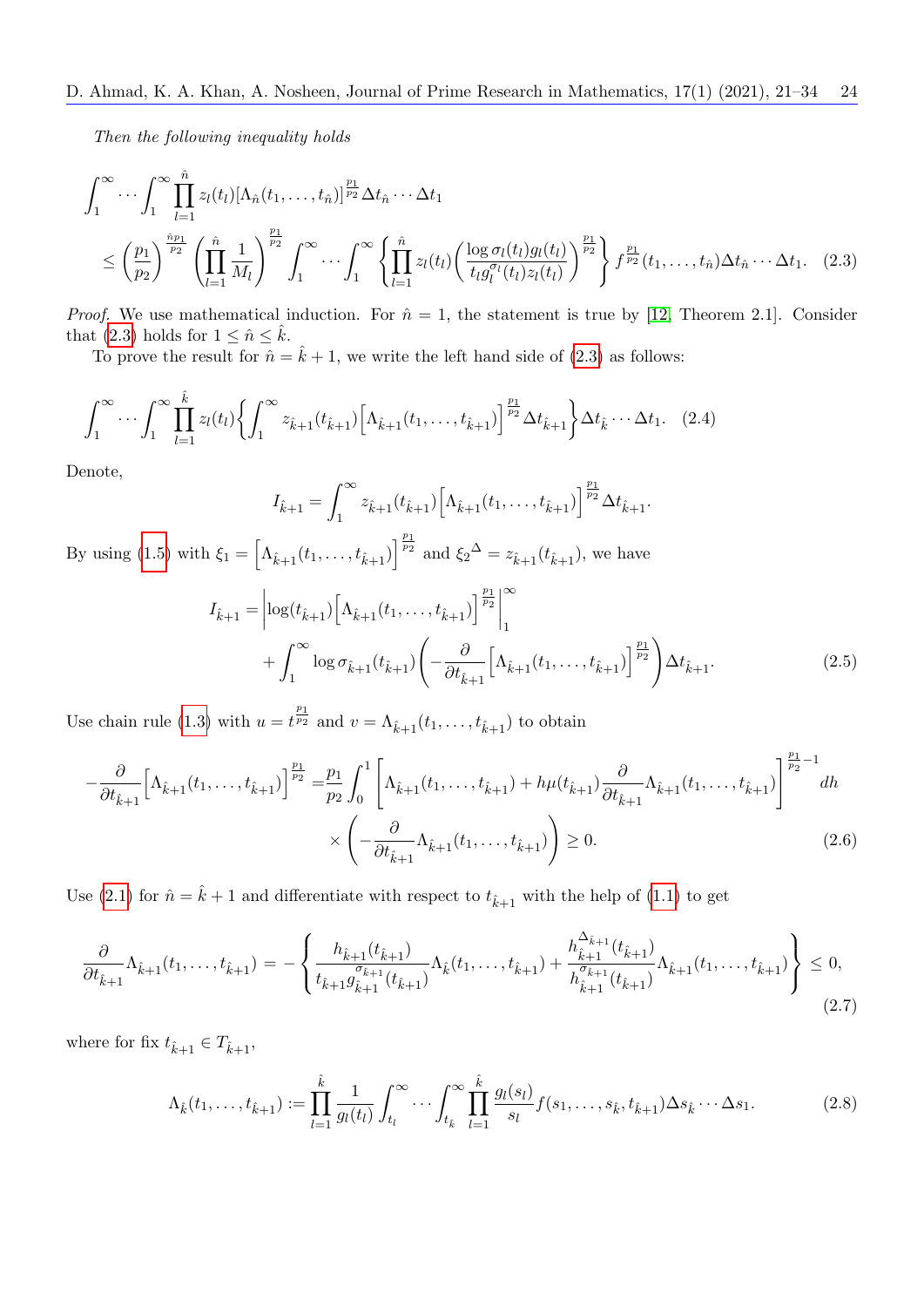Combine  $(2.6)$  and  $(2.7)$ , then substitute in  $(2.5)$  to obtain

$$
I_{\hat{k}+1} \leq \frac{p_1}{p_2} \int_1^{\infty} \log \sigma_{\hat{k}+1}(t_{\hat{k}+1}) \left\{ \frac{h_{\hat{k}+1}(t_{\hat{k}+1})}{t_{\hat{k}+1} g_{\hat{k}+1}^{\sigma_{\hat{k}+1}}(t_{\hat{k}+1})} \Lambda_{\hat{k}}(t_1, \ldots, t_{\hat{k}+1}) + \frac{h_{\hat{k}+1}^{\Delta_{\hat{k}+1}}(t_{\hat{k}+1})}{h_{\hat{k}+1}^{\sigma_{\hat{k}+1}}(t_{\hat{k}+1})} \Lambda_{\hat{k}+1}(t_1, \ldots, t_{\hat{k}+1}) \right\}
$$

$$
\times \int_0^1 \left[ \Lambda_{\hat{k}+1}(t_1, \ldots, t_{\hat{k}+1}) + h\mu(t_{\hat{k}+1}) \frac{\partial}{\partial t_{\hat{k}+1}} \Lambda_{\hat{k}+1}(t_1, \ldots, t_{\hat{k}+1}) \right]_{\frac{p_1}{p_2}-1}^{\frac{p_1}{p_2}-1} dh \Delta t_{\hat{k}+1}.
$$

Since  $\frac{\partial}{\partial t_{\hat{k}+1}} \Lambda_{\hat{k}+1}(t_1,\ldots,t_{\hat{k}+1}) \leq 0$ , therefore

$$
I_{\hat{k}+1} \left\{ 1 - \frac{p_1}{p_2} \frac{\log \sigma_{\hat{k}+1}(t_{\hat{k}+1}) g_{\hat{k}+1}^{\Delta_{\hat{k}+1}}(t_{\hat{k}+1})}{z_{\hat{k}+1}(t_{\hat{k}+1}) g_{\hat{k}+1}^{\sigma_{\hat{k}+1}}(t_{\hat{k}+1})} \right\} \leq \frac{p_1}{p_2} \int_1^{\infty} \frac{\log \sigma_{\hat{k}+1}(t_{\hat{k}+1}) g_{\hat{k}+1}(t_{\hat{k}+1}) \Lambda_{\hat{k}}(t_1, \ldots, t_{\hat{k}+1})}{t_{\hat{k}+1} g_{\hat{k}+1}^{\sigma_{\hat{k}+1}}(t_{\hat{k}+1}) \left[ z_{\hat{k}+1}(t_{\hat{k}+1}) \right]^{\frac{p_1-p_2}{p_1}}} \times \left[ \left( z_{\hat{k}+1}(t_{\hat{k}+1}) \right)^{\frac{p_1-p_2}{p_1}} \left[ \Lambda_{\hat{k}+1}(t_1, \ldots, t_{\hat{k}+1}) \right]^{\frac{p_1-p_2}{p_2}} \right] \Delta t_{\hat{k}+1}.
$$

Apply Hölder's inequality on right hand side with indices  $p_1/p_2$  and  $p_1/(p_1 - p_2)$  and use [\(2.2\)](#page-2-1) for  $l = \hat{k} + 1$ to get

<span id="page-4-0"></span>
$$
I_{\hat{k}+1} \leq \left(\frac{p_1}{M_{\hat{k}+1}p_2}\right)^{\frac{p_1}{p_2}} \int_1^{\infty} z_{\hat{k}+1}(t_{\hat{k}+1}) \left(\frac{\log \sigma_{\hat{k}+1}(t_{\hat{k}+1}) g_{\hat{k}+1}(t_{\hat{k}+1}) \Lambda_{\hat{k}}(t_1,\ldots,t_{\hat{k}+1})}{t_{\hat{k}+1} g_{\hat{k}+1}^{\sigma_{\hat{k}+1}}(t_{\hat{k}+1}) z_{\hat{k}+1}(t_{\hat{k}+1})}\right)^{\frac{p_1}{p_2}} \Delta t_{\hat{k}+1}.
$$
 (2.9)

Put  $(2.9)$  in  $(2.4)$  and exchange integrals k times by using Fubini's theorem on right hand side to find

$$
\int_{1}^{\infty} \cdots \int_{1}^{\infty} \prod_{l=1}^{k+1} z_{l}(t_{l}) \left[ \Lambda_{\hat{k}+1}(t_{1}, \ldots, t_{\hat{k}+1}) \right]^{\frac{p_{1}}{p_{2}}} \Delta t_{\hat{k}+1} \cdots \Delta t_{1}
$$
\n
$$
\leq \left( \frac{p_{1}}{M_{\hat{k}+1}p_{2}} \right)^{\frac{p_{1}}{p_{2}}} \int_{1}^{\infty} z_{\hat{k}+1}(t_{\hat{k}+1}) \left( \frac{\log \sigma_{\hat{k}+1}(t_{\hat{k}+1}) g_{\hat{k}+1}(t_{\hat{k}+1})}{t_{\hat{k}+1}h_{\hat{k}+1} \sigma_{\hat{k}+1}(t_{\hat{k}+1}) z_{\hat{k}+1}(t_{\hat{k}+1})} \right)^{\frac{p_{1}}{p_{2}}} \times \left( \int_{1}^{\infty} \cdots \int_{1}^{\infty} \prod_{l=1}^{\hat{k}} z_{l}(t_{l}) [\Lambda_{\hat{k}}(t_{1}, \ldots, t_{\hat{k}+1})]^{\frac{p_{1}}{p_{2}}} \Delta t_{\hat{k}} \cdots \Delta t_{l} \right) \Delta t_{\hat{k}+1}.
$$
\n(2.10)

By using induction hypothesis for  $\Lambda_k(t_1,\ldots,t_{k+1})$  (instead of  $\Lambda_k(t_1,\ldots,t_k)$ ) for fix  $t_{k+1}$  in [\(2.10\)](#page-4-1), we have

$$
\int_{1}^{\infty} \cdots \int_{1}^{\infty} \prod_{l=1}^{\hat{k}+1} z_{l}(t_{l}) \left[ \Lambda_{\hat{k}+1}(t_{1}, \ldots, t_{\hat{k}+1}) \right]^{\frac{p_{1}}{p_{2}}} \Delta t_{\hat{k}+1} \cdots \Delta t_{1} \leq \left(\frac{p_{1}}{p_{2}}\right)^{\frac{(\hat{k}+1)p_{1}}{p_{2}}} \left(\prod_{l=1}^{\hat{k}+1} \frac{1}{M_{l}}\right)^{\frac{p_{1}}{p_{2}}} \times \int_{1}^{\infty} \cdots \int_{1}^{\infty} \left\{\prod_{l=1}^{\hat{k}+1} z_{l}(t_{l}) \left(\frac{\log \sigma_{l}(t_{l}) g_{l}(t_{l})}{t_{l} g_{l}^{\sigma_{l}}(t_{l}) z_{l}(t_{l})}\right)^{\frac{p_{1}}{p_{2}}}\right\} f^{\frac{p_{1}}{p_{2}}}(t_{1}, \ldots, t_{\hat{k}+1}) \Delta t_{\hat{k}+1} \cdots \Delta t_{1}.
$$

<span id="page-4-2"></span>Corollary 2.2. Let  $\mathbb{R}_l^+$  $l_l^+$  be time scales,  $h_l(r_l)$  be non-negative, non-decreasing functions on  $\mathbb{R}_l^+$  where  $l=0$ 1,...,  $\hat{n}$ . Define for any  $(r_1, \ldots, r_{\hat{n}}) \in \mathbb{R}_1^+ \times \cdots \times \mathbb{R}_{\hat{n}}^+$  $_{\hat n}^+ ,$ 

<span id="page-4-1"></span>
$$
\Lambda_{\hat{n}}(r_1,\ldots,r_{\hat{n}}):=\prod_{l=1}^{\hat{n}}\frac{1}{h_l(r_l)}\int_{r_1}^{\infty}\cdots\int_{r_{\hat{n}}}^{\infty}\prod_{l=1}^{\hat{n}}\frac{h_l(s_l)}{s_l}f(s_1,\ldots,s_{\hat{n}})ds_{\hat{n}}\cdots ds_1.
$$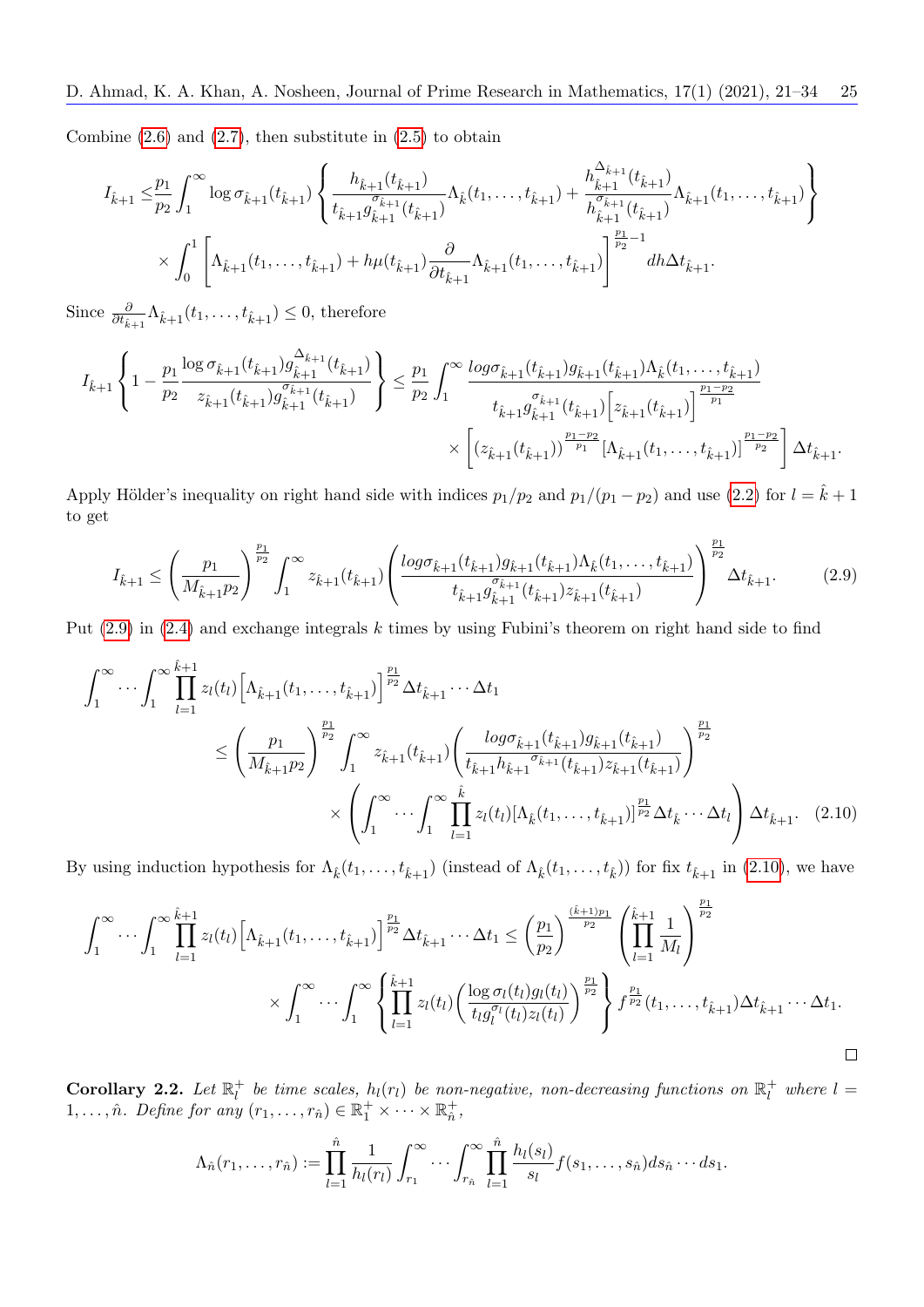and suppose  $p_1, p_2 > 0$  such that  $p_1/p_2 > 1$  and for  $r_l \in [1, \infty)_{\mathbb{R}_l^+}$ ,

$$
1 - \frac{p_1}{p_2} \frac{r_l h_l'(r_l)}{h_l} \log(r_l) \ge M_l; \qquad r_l \in [1, \infty)_{\mathbb{R}_l^+}, \ \forall M_l > 0.
$$

Then the following inequality holds

$$
\int_1^{\infty} \cdots \int_1^{\infty} \frac{1}{r_1 \cdots r_{\hat{n}}} [\Lambda_{\hat{n}}(r_1, \ldots, r_{\hat{n}})]^{\frac{p_1}{p_2}} dr_{\hat{n}} \cdots dr_1
$$
\n
$$
\leq \left(\frac{p_1}{p_2}\right)^{\frac{\hat{n}p_1}{p_2}} \left(\prod_{l=1}^{\hat{n}} \frac{1}{M_l}\right)^{\frac{p_1}{p_2}} \int_1^{\infty} \cdots \int_1^{\infty} \left\{\prod_{l=1}^{\hat{n}} \frac{1}{r_l} (\log r_l)^{\frac{p_1}{p_2}}\right\} f^{\frac{p_1}{p_2}}(r_1, \ldots, r_{\hat{n}}) dr_{\hat{n}} \cdots dr_1.
$$

*Proof.* Use  $\mathbb{T} = \mathbb{R}_l^+$  $l_l^+ \forall l \in (1, \dots, \hat{n})$  in Theorem [2.1](#page-2-2) to get the above result.

Corollary 2.3. For  $l \in (1, \dots, \hat{n}), q_l > 1$  if we fix  $\mathbb{T}_l = q_l^{\mathbb{N}_0}$  in Theorem [2.1](#page-2-2) and for  $(q_1^{m_1}, \dots, q_{\hat{n}}^{m_{\hat{n}}}) \in$  $q_1^{\mathbb{N}_0} \times \cdots \times q_{\hat{n}}^{\mathbb{N}_0}, \text{ define}$ 

$$
\Lambda_{\hat{n}}(q_1^{m_1},\ldots,q_{\hat{n}}^{m_{\hat{n}}})=\prod_{l=1}^{\hat{n}}\frac{1}{g_l(q_l^{m_l})}\sum_{\hat{k}_1=m_1}^{\infty}\cdots\sum_{\hat{k}_{\hat{n}}=m_{\hat{n}}}^{\infty}\prod_{l=1}^{\hat{n}}g_l(q_l^{\hat{k}_l})f(q_l^{\hat{k}_1},\ldots,q_l^{\hat{k}_{\hat{n}}})(q_l-1).
$$

Also for  $p_1, p_2 > 0$  such that  $p_1/p_2 > 1$ . suppose that,

$$
1 - \frac{p_1}{p_2} \frac{\log(q_l^{m_l+1}) \Delta_l g_l(q_l^{m_l})}{g_l(q_l^{m_l+1}) z_l(q_l^{m_l})} \ge M_l, \ \forall M_l > 0
$$

Then,

$$
\sum_{m_1=1}^{\infty} \cdots \sum_{m_{\hat{n}}=1}^{\infty} \left\{ \prod_{l=1}^{\hat{n}} q_l^{m_l} (q_l - 1) \log \left( \frac{q_l^{m_l} + 1}{q_l^{m_l}} \right) \right\} \left[ \Lambda_{\hat{n}}(q_1^{m_1}, \ldots, q_{\hat{n}}^{m_{\hat{n}}}) \right]^{\frac{p_1}{p_2}} \newline \leq \left( \frac{p_1}{p_2} \right)^{\frac{\hat{n}_{p_1}}{p_2}} \left( \prod_{l=1}^{\hat{n}} \frac{1}{M_l} \right)^{\frac{p_1}{p_2}} \sum_{m_1=1}^{\infty} \cdots \sum_{m_{\hat{n}}=1}^{\infty} \left\{ \prod_{l=1}^{\hat{n}} q_l^{m_l} (q_l - 1) \log \left( \frac{q_l^{m_l} + 1}{q_l^{m_l}} \right) \right\} \newline \times \left( \frac{\log(q_l^{m_l+1}) g_l(q_l^{m_l})}{q_l^{m_l} g_l(q_l^{m_l+1}) \log \left( \frac{q_l^{m_l} + 1}{q_l^{m_l}} \right)} \right)^{\frac{p_1}{p_2}} f^{\frac{p_1}{p_2}}(q_1^{m_1}, \ldots, q_{\hat{n}}^{m_{\hat{n}}}).
$$

*Proof.* Use  $\mathbb{T}_l = q_l^{N_0} q_l > 1$ ,  $l \in (1, \dots, \hat{n})$  in Theorem [2.1](#page-2-2) to get the result.

<span id="page-5-0"></span>Corollary 2.4. Let  $p_1, p_2 > 0$  be such that  $p_1/p_2 > 1$  and for  $l \in (1, \dots, \hat{n})$  and  $\alpha_l > 0$ ,  $g_l(\alpha_l m_l)$  are non-negative, non-decreasing sequences, where  $m_l \in N$ . Then for  $(\alpha_1 m_1, \ldots, \alpha_{\hat{n}} m_{\hat{n}}) \in \alpha_1 \mathbb{N} \times \cdots \times \alpha_{\hat{n}} \mathbb{N}$ , define

$$
\Lambda_{\hat{n}}(\alpha_1 m_1, \ldots, \alpha_{\hat{n}} m_{\hat{n}}) = \prod_{l=1}^{\hat{n}} \frac{1}{g_l(\alpha_l m_l)} \sum_{\hat{k}_1 = m_1}^{\infty} \cdots \sum_{\hat{k}_{\hat{n}} = m_{\hat{n}}}^{\infty} \prod_{l=1}^{\hat{n}} \frac{g_l(\alpha_l \hat{k}_l)}{\hat{k}_l} f(\alpha_1 \hat{k}_1, \ldots, \alpha_{\hat{n}} \hat{k}_{\hat{n}}).
$$

Also suppose that,

$$
1 - \frac{p_1}{p_2} \frac{\log(\alpha_l m_l + 1) \Delta_l g_l(\alpha_l m_l)}{g_l(\alpha_l m_l + 1) z_l(\alpha_l m_l)} \ge M_l,
$$

 $\Box$ 

 $\Box$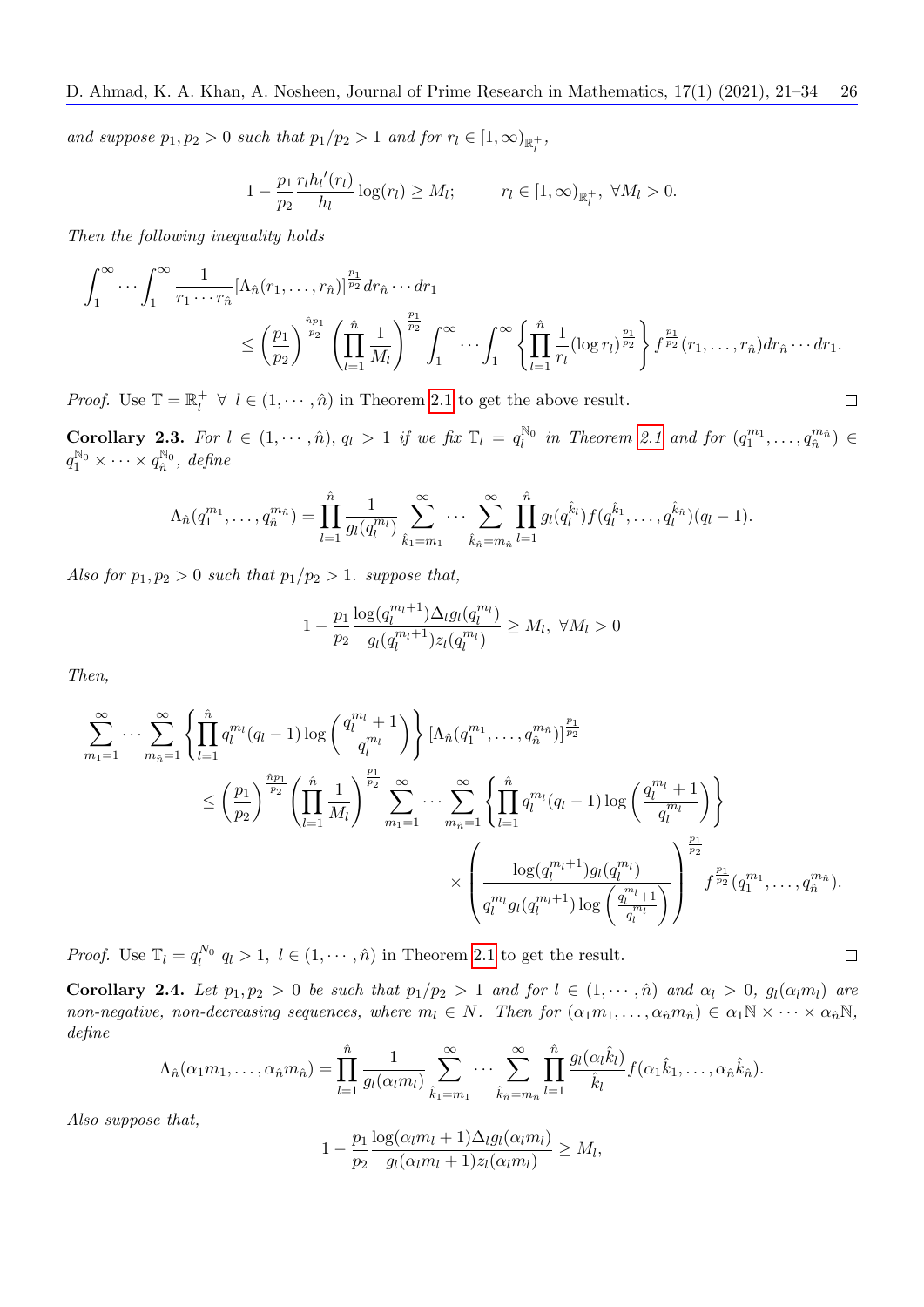for some constant  $M_l > 0$ , where  $l = 1, \ldots, \hat{n}$ . Then,

$$
\sum_{m_1=1}^{\infty} \cdots \sum_{m_{\hat{n}}=1}^{\infty} \left\{ \prod_{l=1}^{\hat{n}} \alpha_l \log \left( \frac{\alpha_l m_l + 1}{\alpha_l m_l} \right) \right\} \left[ \Lambda_{\hat{n}}(\alpha_1 m_1, \ldots, \alpha_{\hat{n}} m_{\hat{n}}) \right]^{\frac{p_1}{p_2}} \n\leq \left( \frac{p_1}{p_2} \right)^{\frac{\hat{n}_{p_1}}{p_2}} \left( \prod_{l=1}^{\hat{n}} \frac{1}{M_l} \right)^{\frac{p_1}{p_2}} \sum_{m_1=1}^{\infty} \cdots \sum_{m_{\hat{n}}=1}^{\infty} \left\{ \prod_{l=1}^{\hat{n}} \alpha_l \log \left( \frac{\alpha_l m_l + 1}{\alpha_l m_l} \right) \right\} \n\times \left( \frac{\log(\alpha_l m_l + 1) g_l(\alpha_l m_l)}{\alpha_l m_l g_l(\alpha_l m_l + 1) \log \left( \frac{\alpha_l m_l + 1}{\alpha_l m_l} \right)} \right)^{\frac{p_1}{p_2}} f^{\frac{p_1}{p_2}}(\alpha_1 m_1, \ldots, \alpha_{\hat{n}} m_{\hat{n}}).
$$

*Proof.* Use  $\mathbb{T}_l = \alpha_l \mathbb{N} \ \alpha_l > 0, \ l \in (1, \dots, \hat{n})$  in Theorem [2.1](#page-2-2) to get the result.

<span id="page-6-2"></span>Corollary 2.5. Let  $p_1, p_2 > 0$  be such that  $p_1/p_2 > 1$ . Assume that  $h_l(t_l)$  are non-decreasing functions on time scales  $\mathbb{T}_l$  and  $\theta_l(t_l)$  are non-negative functions such that  $\frac{\theta_l \Delta_l(t_l)}{\theta_l(t_l)}$  $\frac{d^{i\alpha}l(t_l)}{\theta_l(t_l)} \in \mathbb{R}_l$  where  $l = 1, \ldots, \hat{n}$ .  $\Lambda_{\hat{n}}(t_1, \ldots, t_{\hat{n}})$ is defined in [\(2.1\)](#page-2-0) and assume for  $t_l \in [1,\infty)_{\mathbb{T}_l}$ ,

 $\Box$ 

$$
1 - \frac{p_1}{p_2} \frac{t_l h_l^{\Delta_l}(t_l) \log \theta_l^{\sigma_l}(t_l)}{h_l^{\sigma_l}(t_l) Z_l(t_l)} \ge M_l, \ \forall M_l > 0.
$$

Then

$$
\int_1^{\infty} \cdots \int_1^{\infty} \prod_{l=1}^{\hat{n}} Z_l(t_l) [\Lambda_{\hat{n}}(t_1,\ldots,t_{\hat{n}})]^{\frac{p_1}{p_2}} \Delta t_{\hat{n}} \cdots \Delta t_1
$$
\n
$$
\leq \left(\frac{p_1}{p_2}\right)^{\frac{\hat{n}p_1}{p_2}} \left(\prod_{l=1}^{\hat{n}} \frac{1}{M_l}\right)^{\frac{p_1}{p_2}} \int_1^{\infty} \cdots \int_1^{\infty} \prod_{l=1}^{\hat{n}} Z_l(t_l) \left(\frac{h_l(t_l) \log \theta_l^{\sigma_l}(t_l)}{t_l h_l^{\sigma_l}(t_l) Z_l(t_l)}\right)^{\frac{p_1}{p_2}} f^{\frac{p_1}{p_2}}(t_1,\ldots,t_{\hat{n}}) \Delta t_{\hat{n}} \cdots \Delta t_1.
$$

*Proof.* To obtain the result, use the functions  $Z_l(t_l)$  instead of  $z_l(t_l)$  in Theorem [2.1](#page-2-2) and proceed similarly.  $\Box$ 

To prove some further results, apply chain rule [\(1.2\)](#page-1-4) and the inequality.

<span id="page-6-0"></span>
$$
a_1^{\delta} + a_2^{\delta} \le (a_1 + a_2)^{\delta} \le 2^{\delta - 1} (a_1^{\delta} + a_2^{\delta});
$$
 if  $a_1, a_2 \ge 0$  and  $\delta \ge 1.$  (2.11)

<span id="page-6-1"></span>**Theorem 2.6.** Let  $\mathbb{T}_l$  be time scales and  $h_l(t_l)$  are non-decreasing functions on  $\mathbb{T}_l$  where  $l = 1, \ldots, \hat{n}$ .  $\Lambda_{\hat{n}}(t_1,\ldots,t_{\hat{n}})$  is defined in (2.[1\)](#page-2-0). Suppose  $p_1,p_2>0$  such that  $p_1/p_2\geq 2$ , also for  $t_l\in[1,\infty)_{\mathbb{T}_l}$ ,

$$
1 - \frac{2^{\frac{p_1}{p_2} - 1} \log \sigma_l(t_l) h_l^{\Delta_l}(t_l)}{h_l^{\sigma_l}(t_l) z_l(t_l)} \ge M_l, \ \forall M_l > 0
$$

Then the following inequality holds

$$
\int_{1}^{\infty} \cdots \int_{1}^{\infty} \prod_{l=1}^{\hat{n}} z_{l}(t_{l}) [\Lambda_{\hat{n}}(t_{1},...,t_{\hat{n}})]^{\frac{p_{1}}{p_{2}}} \Delta t_{\hat{n}} \cdots \Delta t_{1} \leq 2^{\frac{\hat{n}p_{1}(p_{1}-p_{2})}{p_{2}}} \left( \prod_{l=1}^{\hat{n}} \frac{1}{M_{l}} \right)^{\frac{p_{1}}{p_{2}}} \left\{ \prod_{l=1}^{\hat{n}} \frac{1}{M_{l}} \right\}^{\frac{p_{1}}{p_{2}}} \cdots \int_{1}^{\infty} \left\{ \prod_{l=1}^{\hat{n}} z_{l}(t_{l}) \left( \frac{\log \sigma_{l}(t_{l}) h_{l}(t_{l})}{t_{l} h_{l}^{\sigma_{l}}(t_{l}) z_{l}(t_{l})} \right)^{\frac{p_{1}}{p_{2}}} \right\} f^{\frac{p_{1}}{p_{2}}}(t_{1},...,t_{\hat{n}}) \Delta t_{\hat{n}} \cdots \Delta t_{1}.
$$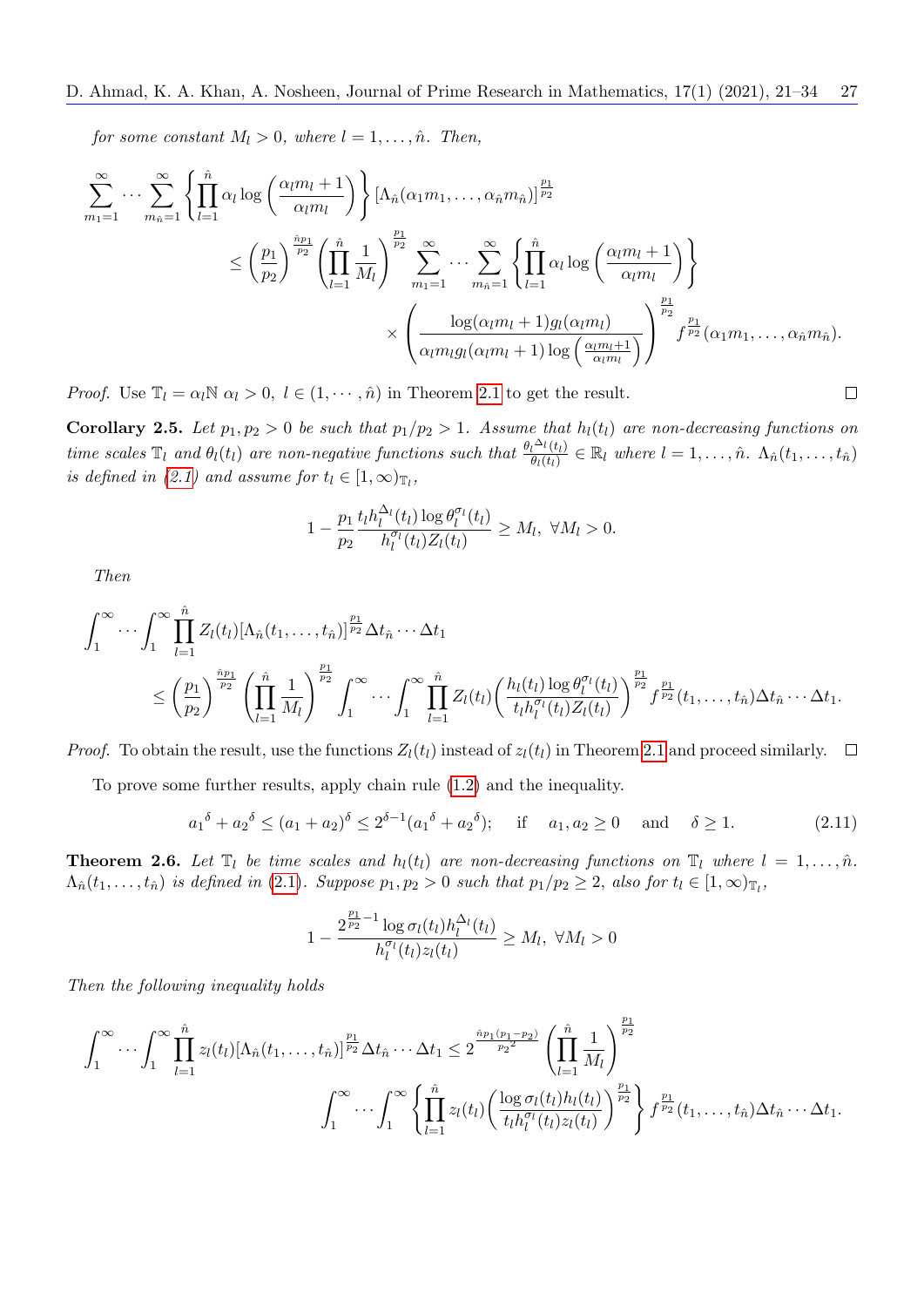*Proof.* Use mathematical induction method and proceed as in the proof of Theorem [2.1](#page-2-2) for  $\hat{n} = \hat{k} + 1$  to get,

$$
I_{\hat{k}+1} = \left| \log(t_{\hat{k}+1}) \left[ \Lambda_{\hat{k}+1}(t_1, \ldots, t_{\hat{k}+1}) \right]^{\frac{p_1}{p_2}} \right|_1^{\infty} + \int_1^{\infty} \log \sigma_{\hat{k}+1}(t_{\hat{k}+1}) \left( -\frac{\partial}{\partial t_{\hat{k}+1}} \left[ \Lambda_{\hat{k}+1}(t_1, \ldots, t_{\hat{k}+1}) \right]^{\frac{p_1}{p_2}} \right) \Delta t_{\hat{k}+1}.
$$
 (2.12)

Use chain rule formula [\(1.2\)](#page-1-4) with  $u = t^{\frac{p_1}{p_2}}$  and  $v = \Lambda_{\hat{k}+1}(t_1, \ldots, t_{\hat{k}+1}),$ 

<span id="page-7-3"></span>
$$
-\frac{\partial}{\partial t_{\hat{k}+1}} \Big[\Lambda_{\hat{k}+1}(t_1,\ldots,t_{\hat{k}+1})\Big]^{\frac{p_1}{p_2}} = \frac{p_1}{p_2} \int_0^1 \Big[h\Lambda_{\hat{k}+1}^{\sigma_{\hat{k}+1}}(t_1,\ldots,t_{\hat{k}+1}) + (1-h)\Lambda_{\hat{k}+1}(t_1,\ldots,t_{\hat{k}+1})\Big]^{\frac{p_1}{p_2}-1} dh
$$
  
 
$$
\times \left(-\frac{\partial}{\partial t_{\hat{k}+1}}\Lambda_{\hat{k}+1}(t_1,\ldots,t_{\hat{k}+1})\right) \ge 0.
$$

Apply [\(2.11\)](#page-6-0),

$$
-\frac{\partial}{\partial t_{\hat{k}+1}} \Big[\Lambda_{\hat{k}+1}(t_1,\ldots,t_{\hat{k}+1})\Big]^{\frac{p_1}{p_2}}\n\leq 2^{\frac{p_1}{p_2}-2}\left(-\frac{\partial}{\partial t_{\hat{k}+1}}\Lambda_{\hat{k}+1}(t_1,\ldots,t_{\hat{k}+1})\right)\left\{\left[\Lambda_{\hat{k}+1}^{\sigma_{\hat{k}+1}}(t_1,\ldots,t_{\hat{k}+1})\right]^{\frac{p_1}{p_2}-1}+\left[\Lambda_{\hat{k}+1}(t_1,\ldots,t_{\hat{k}+1})\right]^{\frac{p_1}{p_2}-1}\right\}.
$$
\n(2.13)

Also from [\(2.7\)](#page-3-2) of Theorem [2.1,](#page-2-2)

$$
\frac{\partial}{\partial t_{\hat{k}+1}}\Lambda_{\hat{k}+1}(t_1,\ldots,t_{\hat{k}+1}) = -\left\{\frac{h_{\hat{k}+1}(t_{\hat{k}+1})}{t_{\hat{k}+1}h_{\hat{k}+1}^{\sigma_{\hat{k}+1}}(t_{\hat{k}+1})}\Lambda_{\hat{k}}(t_1,\ldots,t_{\hat{k}+1}) + \frac{h_{\hat{k}+1}^{\Delta_{\hat{k}+1}}(t_{\hat{k}+1})}{h_{\hat{k}+1}^{\sigma_{\hat{k}+1}}(t_{\hat{k}+1})}\Lambda_{\hat{k}+1}(t_1,\ldots,t_{\hat{k}+1})\right\},\tag{2.14}
$$

where  $\Lambda_k(t_1,\ldots,t_{k+1})$  is defined in [\(2.8\)](#page-3-5). Since  $\frac{\partial}{\partial t_2}\Lambda(t_l,t_2) \leq 0$  and  $\sigma_2(t_2) \geq t_2$ , therefore [\(2.13\)](#page-7-0) can be written as,

<span id="page-7-2"></span>
$$
-\frac{\partial}{\partial t_{\hat{k}+1}} \Big[\Lambda_{\hat{k}+1}(t_1,\ldots,t_{\hat{k}+1})\Big]^{\frac{p_1}{p_2}} \le 2^{\frac{p_1}{p_2}-1} \left(-\frac{\partial}{\partial t_{\hat{k}+1}}\Lambda_{\hat{k}+1}(t_1,\ldots,t_{\hat{k}+1})\right) \left[\Lambda_{\hat{k}+1}(t_1,\ldots,t_{\hat{k}+1})\right]^{\frac{p_1}{p_2}-1}.
$$
 (2.15)  
line (2.14) and (2.15) in (2.12) and proceed similar as Theorem 2.1 to reach the proof.

Combine [\(2.14\)](#page-7-1) and [\(2.15\)](#page-7-2) in [\(2.12\)](#page-7-3) and proceed similar as Theorem [2.1](#page-2-2) to reach the proof.

Consider the case when  $\frac{p_1}{p_2} \leq 2$ . Also

<span id="page-7-4"></span><span id="page-7-1"></span><span id="page-7-0"></span>
$$
2^{\epsilon - 1} (a_1^{\epsilon} + a_2^{\epsilon}) \le (a_1 + a_2)^{\epsilon} \le (a_1^{\epsilon} + a_2^{\epsilon}), \tag{2.16}
$$

where  $a_1, a_2 \geq 0$  and  $0 \leq \epsilon \leq 1$ .

**Theorem 2.7.** Let  $p_1, p_2 > 0$  such that  $\frac{p_1}{p_2} \leq 2$ . Assume that  $h_l(t_l)$  are non-decreasing functions on time scales  $\mathbb{T}_l$  where  $l = 1, \ldots, \hat{n}$ . Let  $\Lambda_{\hat{n}}(t_1, \ldots, t_{\hat{n}})$  and  $\Lambda_{\hat{k}}(t_1, \ldots, t_{\hat{n}})$  as defined in [\(2.1\)](#page-2-0) and [\(2.8\)](#page-3-5) respectively and assume that for each  $t_l \in [1,\infty)_{\mathbb{T}_l}$ 

$$
1 - \frac{2\log \sigma_l(t_l)h_l^{\Delta_l}(t_l)}{h_l^{\sigma_l}(t_l)z_l(t_l)} \ge M_l
$$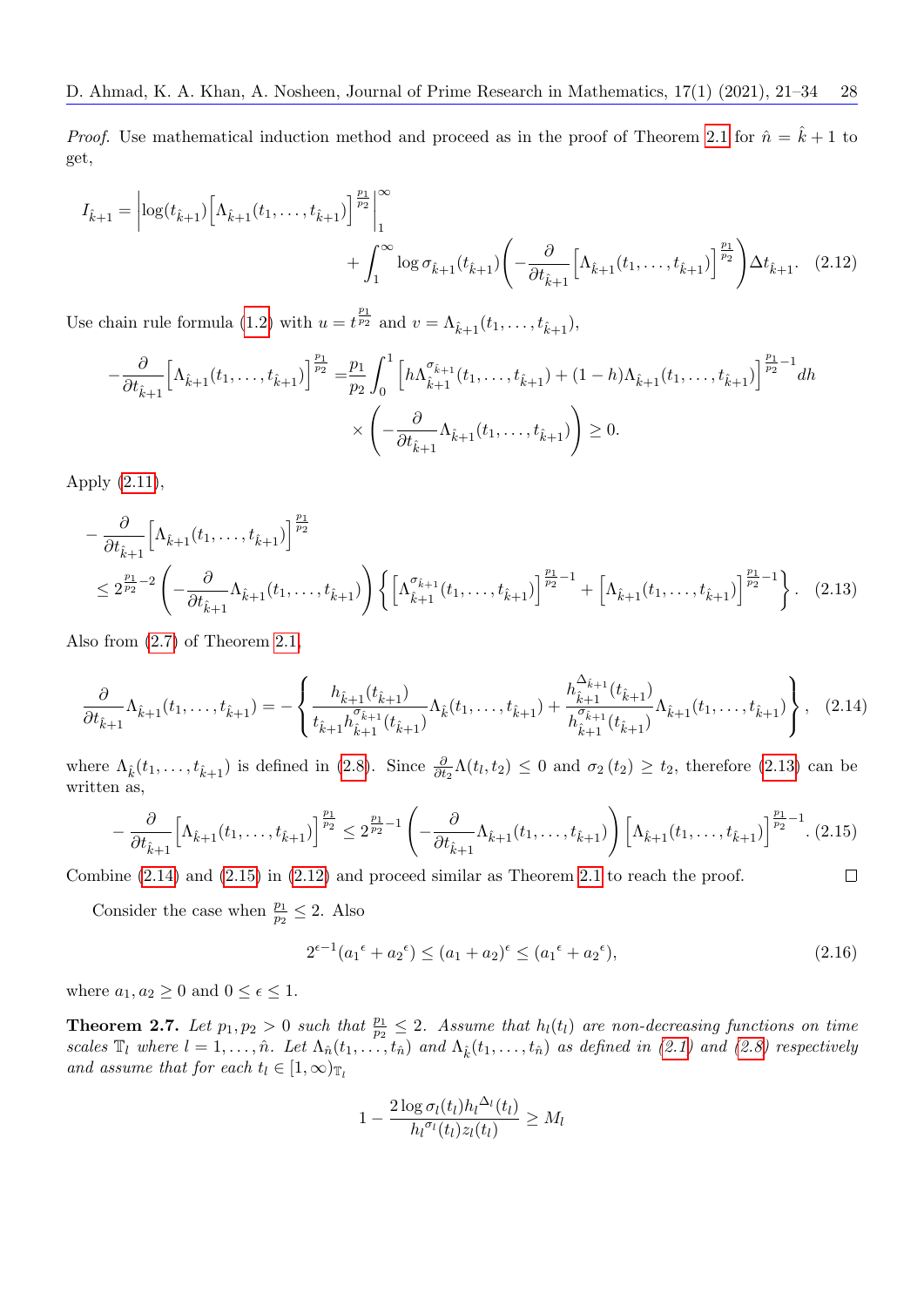hold for some constants  $M_l > 0$ . Then

$$
\int_{1}^{\infty} \cdots \int_{1}^{\infty} \prod_{l=1}^{n} z_{l}(t_{l}) [\Lambda_{\hat{n}}(t_{l},\ldots,t_{\hat{n}})]^{\frac{p_{1}}{p_{2}}}\Delta t_{\hat{n}}\cdots\Delta t_{l} \leq \left(\prod_{l=1}^{\hat{n}} \frac{2}{M_{l}}\right)^{\frac{p_{1}}{p_{2}}}\int_{1}^{\infty} \cdots \int_{1}^{\infty} \prod_{l=1}^{\hat{n}} z_{l}(t_{l}) \left(\frac{\log \sigma_{l}(t_{l}) h_{l}(t_{l})}{t_{l} h_{l}^{\sigma_{l}}(t_{l}) z_{l}(t_{l})}\right)^{\frac{p_{1}}{p_{2}}} f^{\frac{p_{1}}{p_{2}}}(t_{1},\ldots,t_{\hat{n}}) \Delta t_{\hat{n}}\cdots\Delta t_{l}.
$$

*Proof.* Apply [\(2.16\)](#page-7-4) when  $\frac{p_1}{p_2} - 1 < 1$  instead of inequality [\(2.11\)](#page-6-0), to see

<span id="page-8-0"></span>
$$
\left(\frac{p_1}{p_2}\right) \int_0^1 \left[h\Lambda^\sigma + (1-h)\Lambda\right]^{(p_1/p_2)-1} dh \leq (\Lambda^\sigma)^{(p_1/p_2)-1} + (\Lambda)^{(p_1/p_2)-1},
$$
  

$$
\leq 2(\Lambda)^{(p_1/p_2)-1}; \quad p_1/p_2 \leq 2.
$$
 (2.17)

Use [\(2.17\)](#page-8-0) and proceed as in Theorem [2.6](#page-6-1) to obtain the required inequality.

In next results, for any  $(t_1, \ldots, t_{\hat{n}}) \in \mathbb{T}_1 \times \cdots \times \mathbb{T}_{\hat{n}}$ , use the following operator:

<span id="page-8-1"></span>
$$
\Omega_{\hat{n}}(t_1,\ldots,t_{\hat{n}}) := \prod_{l=1}^{\hat{n}} \frac{1}{h_l(t_l)} \int_0^{t_l} \cdots \int_0^{t_{\hat{n}}} \prod_{l=1}^{\hat{n}} \frac{h_l(s_l)}{s_l} f(s_1,\ldots,s_{\hat{n}}) \Delta s_{\hat{n}} \cdots \Delta s_1.
$$
\n(2.18)

<span id="page-8-2"></span> $\Box$ 

<span id="page-8-5"></span>**Theorem 2.8.** Let  $\mathbb{T}_l$  be time scales and  $h_l(t_l)$  are non-increasing functions on  $\mathbb{T}_l$  where  $l = 1, \ldots, \hat{n}$  and [\(2.18\)](#page-8-1) hold for any  $(t_1,\ldots,t_{\hat{n}}) \in \mathbb{T}_1 \times \cdots \times \mathbb{T}_{\hat{n}}$ . Suppose  $p_1, p_2 > 0$  such that  $p_1/p_2 \geq 2$ , and

<span id="page-8-3"></span>
$$
1 + 2^{\frac{p_1}{p_2} - 1} \frac{|\log(t_l)| h_l^{\Delta_l}(t_l) \Omega_l(\sigma_1(t_1), \dots, \sigma_{l-1}(t_{l-1}), t_l, \dots, t_{\hat{n}})}{h_l^{\sigma_l}(t_l) \Omega_l^{\sigma_l}(\sigma_1(t_1), \dots, \sigma_{l-1}(t_{l-1}), t_l, \dots, t_{\hat{n}}) z_l(t_l)} \ge M_l, \ \ \forall M_l > 0.
$$
\n(2.19)

Then the following inequality holds,

$$
\int_0^1 \cdots \int_0^1 \prod_{l=1}^{\hat{n}} z_l(t_l) \left[ \Omega_n^{\sigma}(t_1, \ldots, t_{\hat{n}}) \right]_{\hat{r}_2}^{\hat{r}_1} \Delta t_{\hat{n}} \cdots \Delta t_1 \leq 2^{\frac{\hat{n}_{p_1(p_1 - p_2)}}{p_2^2}} \left( \prod_{l=1}^{\hat{n}} \frac{1}{M_l} \right)^{\frac{p_1}{p_2}} \times \int_0^1 \cdots \int_0^1 \left\{ \prod_{l=1}^{\hat{n}} z_l(t_l) \left( \frac{|\log(t_l)| h_l(t_l)}{t_l h_l^{\sigma_l}(t_l) z_l(t_l)} \right)^{\frac{p_1}{p_2}} \right\} f^{\frac{p_1}{p_2}}(t_1, \ldots, t_{\hat{n}}) \Delta t_{\hat{n}} \cdots \Delta t_1. \tag{2.20}
$$

*Proof.* To prove the required result, we use mathematical induction method. For  $\hat{n} = 1$ , the statement is true by [\[12,](#page-12-6) Theorem 2.9]. Let statement [\(2.20\)](#page-8-2) holds for  $1 \leq \hat{n} \leq \hat{k}$ 

Now to prove the result for  $\hat{n} = \hat{k} + 1$ , write the left hand side of [\(2.20\)](#page-8-2) as:

$$
\int_0^1 \cdots \int_0^1 \prod_{l=1}^{\hat{k}} z_l(t_l) \left\{ \int_0^1 z_{\hat{k}+1}(t_{\hat{k}+1}) \left[ \Omega_{\hat{k}+1}^\sigma(t_1,\ldots,t_{\hat{k}+1}) \right]^{\frac{p_1}{p_2}} \Delta t_{\hat{k}+1} \right\} \Delta t_{\hat{k}} \cdots \Delta t_1. \tag{2.21}
$$

Denote,

<span id="page-8-4"></span>
$$
I_{\hat{k}+1} = \int_0^1 z_{\hat{k}+1}(t_{\hat{k}+1}) \left[ \Omega_{\hat{k}+1}^\sigma(t_1,\ldots,t_{\hat{k}+1}) \right]^{\frac{p_1}{p_2}} \Delta t_{\hat{k}+1}
$$
  
= 
$$
\int_0^1 z_{\hat{k}+1}(t_{\hat{k}+1}) \left[ \Omega_{\hat{k}+1}^{\sigma_{\hat{k}+1}}(\sigma_1(t_1),\ldots,\sigma_{\hat{k}}(t_{\hat{k}}),t_{\hat{k}+1}) \right]^{\frac{p_1}{p_2}} \Delta t_{\hat{k}+1}.
$$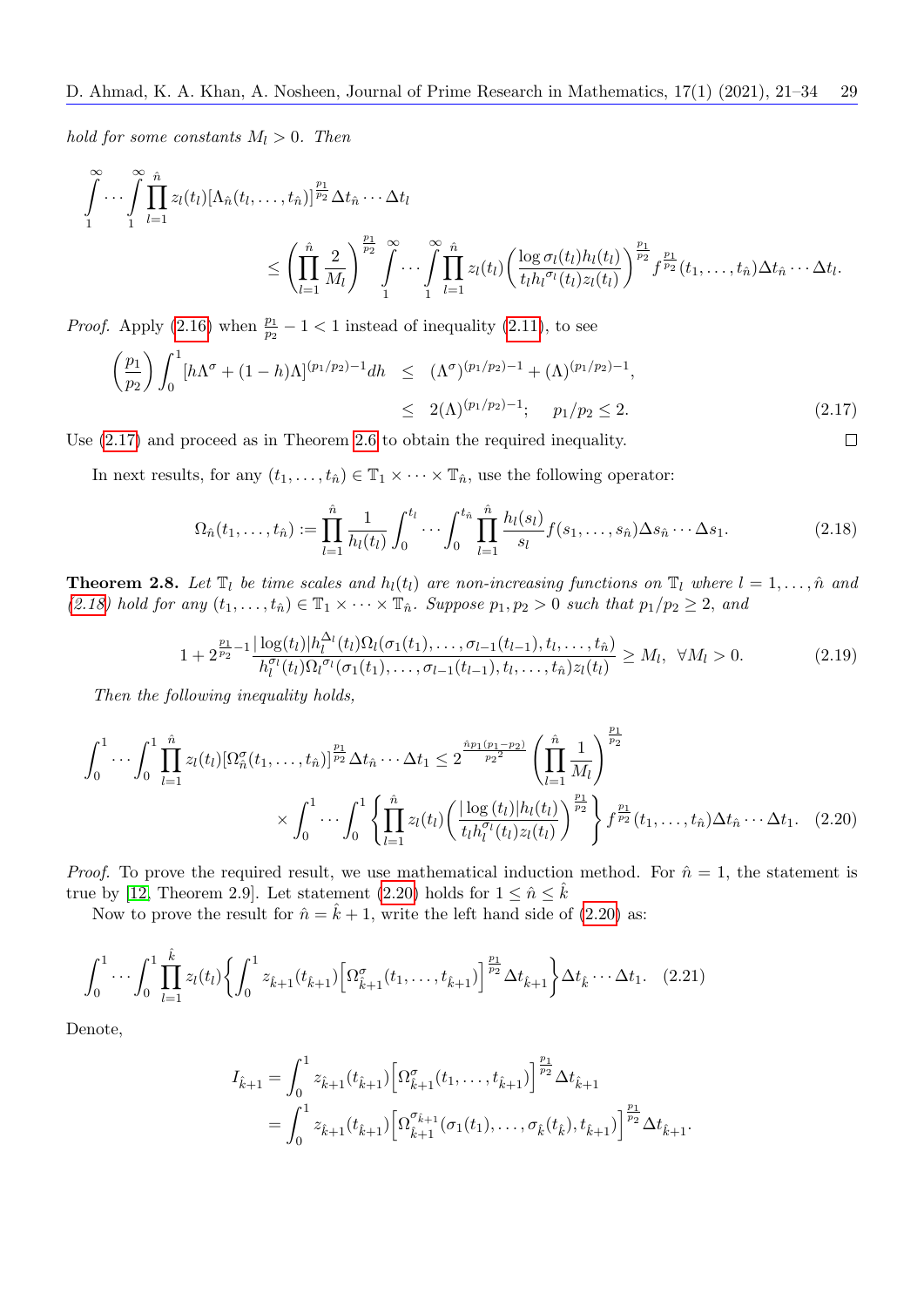Integrate by using parts formula [\(1.5\)](#page-1-2) with  $\xi_2^{\Delta} = z_{\hat{k}+1}(t_{\hat{k}+1})$  and  $\xi_1^{\sigma} = [\Omega_{\hat{k}+1}^{\sigma_{\hat{k}+1}}(\sigma_1(t_1), \ldots, \sigma_{\hat{k}}(t_{\hat{k}}), t_{\hat{k}+1})]^{\frac{p_1}{p_2}}$ and use chain rule formula [\(1.2\)](#page-1-4), to obtain

$$
I_{\hat{k}+1} = \frac{p_1}{p_2}
$$
  
\n
$$
\times \int_{0}^{1} |log(t_{\hat{k}+1})| \int_{0}^{1} \left[ h\Omega_{\hat{k}+1}^{\sigma_{\hat{k}+1}}(\sigma_1(t_1), \dots, \sigma_{\hat{k}}(t_{\hat{k}}), t_{\hat{k}+1}) + (1-h)\Omega_{\hat{k}+1}(\sigma_1(t_1), \dots, \sigma_{\hat{k}}(t_{\hat{k}}), t_{\hat{k}+1}) \right]^{\frac{p_1}{p_2}-1} dh
$$
  
\n
$$
\times \left\{ \frac{\partial}{\partial t_{\hat{k}+1}} \Omega_{\hat{k}+1}(\sigma_1(t_1), \dots, \sigma_{\hat{k}}(t_{\hat{k}}), t_{\hat{k}+1}) \right\} \Delta t_{\hat{k}+1}.
$$
 (2.22)

Use product rule of derivative [\(1.1\)](#page-1-3), to obtain

$$
\frac{\partial}{\partial t_{\hat{k}+1}} \Omega_{\hat{k}+1}(\sigma_1(t_1),\ldots,\sigma_{\hat{k}}(t_{\hat{k}}),t_{\hat{k}+1}) = \frac{h_{\hat{k}+1}(t_{\hat{k}+1})}{t_{\hat{k}+1}h_{\hat{k}+1}^{\sigma_{\hat{k}+1}}(t_{\hat{k}+1})} \Omega_{\hat{k}}(\sigma_1(t_1),\ldots,\sigma_{\hat{k}}(t_{\hat{k}}),t_{\hat{k}+1}) - \frac{h_{\hat{k}+1}^{\Delta_{\hat{k}+1}}(t_{\hat{k}+1})}{h_{\hat{k}+1}^{\sigma_{\hat{k}+1}}(t_{\hat{k}+1})} \Omega_{\hat{k}+1}(\sigma_1(t_1),\ldots,\sigma_{\hat{k}}(t_{\hat{k}}),t_{\hat{k}+1}) \ge 0, \quad (2.23)
$$

where for fixed  $t_{\hat{k}+1} \in \mathbb{T}_{\hat{k}+1}$ ,

$$
\Omega_{\hat{k}}(\sigma_1(t_1),\ldots,\sigma_{\hat{k}}(t_k),t_{\hat{k}+1}) = \prod_{l=1}^{\hat{k}} \frac{1}{g_l(\sigma_l(t_l))} \int\limits_{0}^{\sigma_1(t_1)} \cdots \int\limits_{0}^{\sigma_{\hat{k}}(t_k)} \prod_{l=1}^{\hat{k}} \frac{g_l(s_l)}{s_l} f(s_1,\ldots,s_{\hat{k}},t_{\hat{k}+1}) \Delta s_{\hat{k}} \cdots \Delta s_1.
$$

Apply inequality [\(2.11\)](#page-6-0) on the term

<span id="page-9-2"></span><span id="page-9-1"></span><span id="page-9-0"></span>
$$
\left[h\Omega_{\hat{k}+1}^{\sigma_{\hat{k}+1}}(\sigma_1(t_1),\ldots,\sigma_{\hat{k}}(t_{\hat{k}}),t_{\hat{k}+1})+(1-h)\Omega_{\hat{k}+1}(\sigma_1(t_1),\ldots,\sigma_{\hat{k}}(t_{\hat{k}}),t_{\hat{k}+1})\right]^{\frac{p_1}{p_2}-1}
$$

of [\(2.22\)](#page-9-0) also note that  $\frac{\partial}{\partial t_{\hat{k}+1}} \Omega_{\hat{k}+1}(\sigma_1(t_1), \ldots, \sigma_{\hat{k}}(t_{\hat{k}}), t_{\hat{k}+1}) \geq 0$ , write

$$
\frac{p_1}{p_2} \int_0^1 \left[ h \Omega_{\hat{k}+1}^{\sigma_{\hat{k}+1}}(\sigma_1(t_1), \dots, \sigma_{\hat{k}}(t_{\hat{k}}), t_{\hat{k}+1}) + (1-h) \Omega_{\hat{k}+1}(\sigma_1(t_1), \dots, \sigma_{\hat{k}}(t_{\hat{k}}), t_{\hat{k}+1}) \right]^{\frac{p_1}{p_2}-1} dh
$$
\n
$$
\leq 2^{\frac{p_1}{p_2}-2} \left[ \Omega_{\hat{k}+1}^{\sigma_{\hat{k}+1}}(\sigma_1(t_1), \dots, \sigma_{\hat{k}}(t_{\hat{k}}), t_{\hat{k}+1}) \right]^{\frac{p_1}{p_2}-1} . \quad (2.24)
$$

Substitute [\(2.24\)](#page-9-1) and [\(2.23\)](#page-9-2) into [\(2.22\)](#page-9-0) and use [\(2.19\)](#page-8-3) for  $l = \hat{k} + 1$ , to obtain

$$
I_{\hat{k}+1} \leq \frac{2^{\frac{p_1}{p_2}-1}}{M_{\hat{k}+1}} \int_{0}^{1} \left( \frac{|\log(t_{\hat{k}+1})| h_{\hat{k}+1}(t_{\hat{k}+1}) \Omega_{\hat{k}}(\sigma_1(t_1), \ldots, \sigma_{\hat{k}}(t_{\hat{k}}), t_{\hat{k}+1})}{t_{\hat{k}+1} h_{\hat{k}+1}^{\sigma_{\hat{k}+1}}(t_{\hat{k}+1}) [z_{\hat{k}+1}(t_{\hat{k}+1})]^{ \frac{p_1-p_2}{p_1}}}{\times \left([z_{\hat{k}+1}(t_{\hat{k}+1})]^{\frac{p_1-p_2}{p_1}} [\Omega_{\hat{k}+1}^{\sigma_{\hat{k}+1}}(\sigma_1(t_1), \ldots, \sigma_{\hat{k}}(t_{\hat{k}}), t_{\hat{k}+1})]^{\frac{p_1-p_2}{p_2}}}\right) \Delta t_{\hat{k}+1}.
$$

Apply Hölder's inequality on right hand side with indices  $p_1/p_2$  and  $p_1/(p_1 - p_2)$ ,

<span id="page-9-3"></span>
$$
I_{\hat{k}+1} \leq 2^{\frac{p_1(p_1-p_2)}{p_2^2}} \left(\frac{1}{M_{\hat{k}+1}}\right)^{\frac{p_1}{p_2}} \int_0^1 z_{\hat{k}+1}(t_{\hat{k}+1}) \left(\frac{|\log(t_{\hat{k}+1})| h_{\hat{k}+1}(t_{\hat{k}+1}) \Omega_{\hat{k}}(\sigma_1(t_1),\ldots,\sigma_{\hat{k}}(t_{\hat{k}}),t_{\hat{k}+1})}{t_{\hat{k}+1} h_{\hat{k}+1}^{\sigma_{\hat{k}+1}}(t_{\hat{k}+1}) z_{\hat{k}+1}(t_{\hat{k}+1})}\right)^{\frac{p_1}{p_2}} \Delta t_{\hat{k}+1}.
$$
\n(2.25)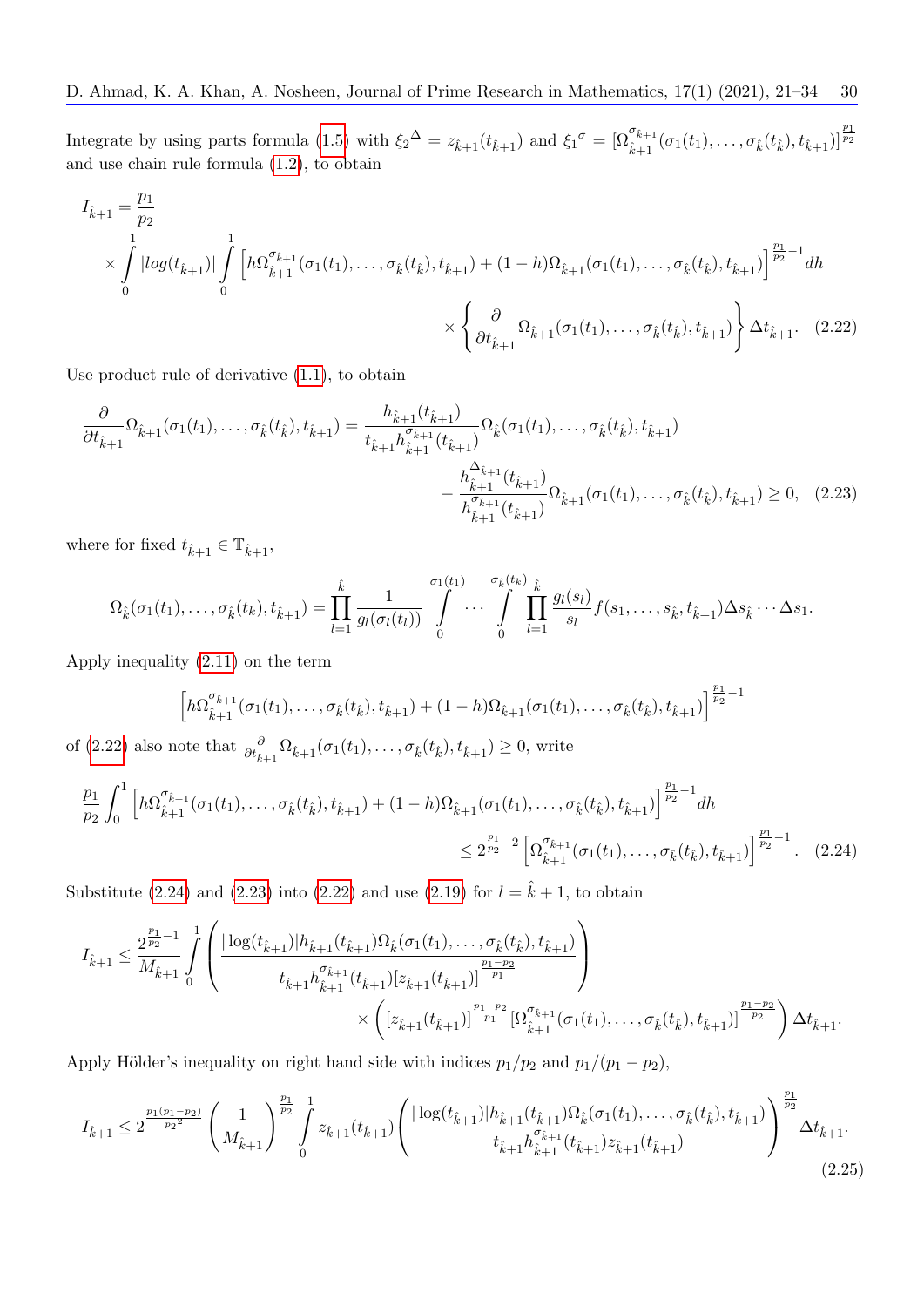Put [\(2.25\)](#page-9-3) in [\(2.21\)](#page-8-4) and exchange integrals  $\hat{k}$  times by using Fubini's theorem on right hand side,

$$
\int_{0}^{1} \cdots \int_{0}^{\hat{\imath}} \prod_{l=1}^{\hat{k}+1} z_{l}(t_{l}) [\Omega_{\hat{k}+1}^{\sigma}(t_{l}, \ldots, t_{\hat{k}+1})]^{\frac{p_{1}}{p_{2}}}\Delta t_{\hat{k}+1} \cdots \Delta t_{l}
$$
\n
$$
\leq 2^{\frac{p_{1}(p_{1}-p_{2})}{p_{2}}}\left(\frac{1}{M_{\hat{k}+1}}\right)^{\frac{p_{1}}{p_{2}}}\int_{0}^{\hat{\jmath}} z_{\hat{k}+1}(t_{\hat{k}+1}) \left(\frac{|\log(t_{\hat{k}+1})|h_{\hat{k}+1}(t_{\hat{k}+1})}{t_{\hat{k}+1}h_{\hat{k}+1}^{\sigma_{\hat{k}+1}}(t_{\hat{k}+1})z_{\hat{k}+1}(t_{\hat{k}+1})}\right)^{\frac{p_{1}}{p_{2}}} \left(\int_{0}^{1} \cdots \int_{0}^{\hat{\jmath}} \prod_{l=1}^{k} z_{\hat{k}}(t_{\hat{k}}) [\Omega_{\hat{k}}(\sigma_{1}(t_{1}), \ldots, \sigma_{\hat{k}}(t_{\hat{k}}), t_{\hat{k}+1})]^{\frac{p_{1}}{p_{2}}}\Delta t_{l}\right) \Delta t_{\hat{k}+1}.
$$
\n(2.26)

Therefore use [\(2.20\)](#page-8-2) for  $\Omega_{\hat{k}}(t_l,\ldots,t_{\hat{k}+1})$  instead of  $\Omega_{\hat{k}}(t_l,\ldots,t_{\hat{k}})$  for fix  $t_{\hat{k}+1}$  in [\(2.26\)](#page-10-0), to get

$$
\int_0^1 \cdots \int_0^1 \prod_{l=1}^{\hat{k}+1} z_l(t_l) \left[ \Omega_{\hat{k}+1}^{\sigma}(t_1,\ldots,t_{\hat{k}+1}) \right]^{\frac{p_1}{p_2}} \Delta t_{\hat{k}+1} \cdots \Delta t_1 \leq 2^{\frac{(\hat{k}+1)p_1(p_1-p_2)}{p_2^2}} \left( \prod_{l=1}^{\hat{k}+1} \frac{1}{M_l} \right)^{\frac{p_1}{p_2}} \times \int_0^1 \cdots \int_0^1 \left\{ \prod_{l=1}^{\hat{k}+1} z_l(t_l) \left( \frac{|\log(t_l)| h_l(t_l)}{t_l h_l^{\sigma_l}(t_l) z_l(t_l)} \right)^{\frac{p_1}{p_2}} \right\} f^{\frac{p_1}{p_2}}(t_1,\ldots,t_{\hat{k}+1}) \Delta t_{\hat{k}+1} \cdots \Delta t_1.
$$

**Theorem 2.9.** Let  $\mathbb{T}_l$  be time scales and  $h_l(t_l)$  are non-increasing functions on  $\mathbb{T}_l$  where  $l = 1, \ldots, \hat{n}$  and  $(2.18)$  holds for any  $(t_1,\ldots,t_{\hat{n}}) \in \mathbb{T}_1 \times \cdots \times \mathbb{T}_{\hat{n}}$ . Suppose  $p_1, q_1 > 0$  such that  $p_1/p_2 \geq 2$ , also for  $t_l \in [1,\infty)_{\mathbb{T}_l}$ ,

<span id="page-10-3"></span><span id="page-10-0"></span>
$$
1 + \frac{p_1}{p_2} \frac{|\log(t_l)| h_l^{\Delta_l}(t_l) \Omega_l(\sigma_1(t_1), \dots, \sigma_{l-1}(t_{l-1}), t_l, \dots, t_{\hat{n}})}{h_l^{\sigma_l}(t_l) \Omega_l^{\sigma_l}(\sigma_1(t_1), \dots, \sigma_{l-1}(t_{l-1}), t_l, \dots, t_{\hat{n}}) z_l(t_l)} \ge M_l, \ \forall M_l > 0
$$
\n(2.27)

Then the following inequality holds

$$
\int_{0}^{1} \cdots \int_{0}^{1} \prod_{l=1}^{\hat{n}} z_{l}(t_{l}) [\Omega_{\hat{n}}^{\sigma}(t_{1}, \ldots, t_{\hat{n}})]^{\frac{p_{1}}{p_{2}}} \Delta t_{\hat{n}} \cdots \Delta t_{1}
$$
\n
$$
\leq \left(\frac{p_{1}}{p_{2}}\right)^{\frac{\hat{n}_{p_{1}}}{p_{2}}} \left(\prod_{l=1}^{\hat{n}} \frac{1}{M_{l}}\right)^{\frac{p_{1}}{p_{2}}} \int_{0}^{1} \cdots \int_{0}^{1} \left\{\prod_{l=1}^{\hat{n}} z_{l}(t_{l}) \left(\frac{|\log(t_{l})|h_{l}(t_{l})}{t_{l}h_{l}^{\sigma_{l}}(t_{l})z_{l}(t_{l})}\right)^{\frac{p_{1}}{p_{2}}}\right\} f^{\frac{p_{1}}{p_{2}}}(t_{1}, \ldots, t_{\hat{n}}) \Delta t_{\hat{n}} \cdots \Delta t_{1}. \quad (2.28)
$$

*Proof.* To prove the required result, we use mathematical induction method. For  $\hat{n} = 1$ , the statement is true by [\[12,](#page-12-6) Theorem 2.10]. Let [\(2.28\)](#page-10-1) holds for  $1 \leq \hat{n} \leq \hat{k}$ .

To prove the result for  $\hat{n} = \hat{k} + 1$ , consider (as in the proof of Theorem [2.8\)](#page-8-5)

<span id="page-10-1"></span>
$$
I_{\hat{k}+1} = \int_0^1 z_{\hat{k}+1}(t_{\hat{k}+1}) \left[ \Omega_{\hat{k}+1}^{\sigma_{\hat{k}+1}}(\sigma_1(t_1), \ldots, \sigma_{\hat{k}}(t_{\hat{k}}), t_{\hat{k}+1}) \right]^{\frac{p_1}{p_2}} \Delta t_{\hat{k}+1}.
$$

Integrate by using parts formula [\(1.5\)](#page-1-2) with

$$
\xi_1^{\Delta} = z_{\hat{k}+1}(t_{\hat{k}+1}), \ \xi_2^{\sigma} = [\Omega_{\hat{k}+1}^{\sigma_{\hat{k}+1}}(\sigma_1(t_1), \ldots, \sigma_{\hat{k}}(t_{\hat{k}}), t_{\hat{k}+1})]^{\frac{p_1}{p_2}},
$$

to obtain

<span id="page-10-2"></span>
$$
I_{\hat{k}+1} \leq \int_{0}^{1} |log(t_{\hat{k}+1})| \left( \frac{\partial}{\partial t_{\hat{k}+1}} [\Omega_{\hat{k}+1}(\sigma_1(t_1), \dots, \sigma_{\hat{k}}(t_{\hat{k}}), t_{\hat{k}+1})]^{\frac{p_1}{p_2}} \right) \Delta t_{\hat{k}+1}.
$$
 (2.29)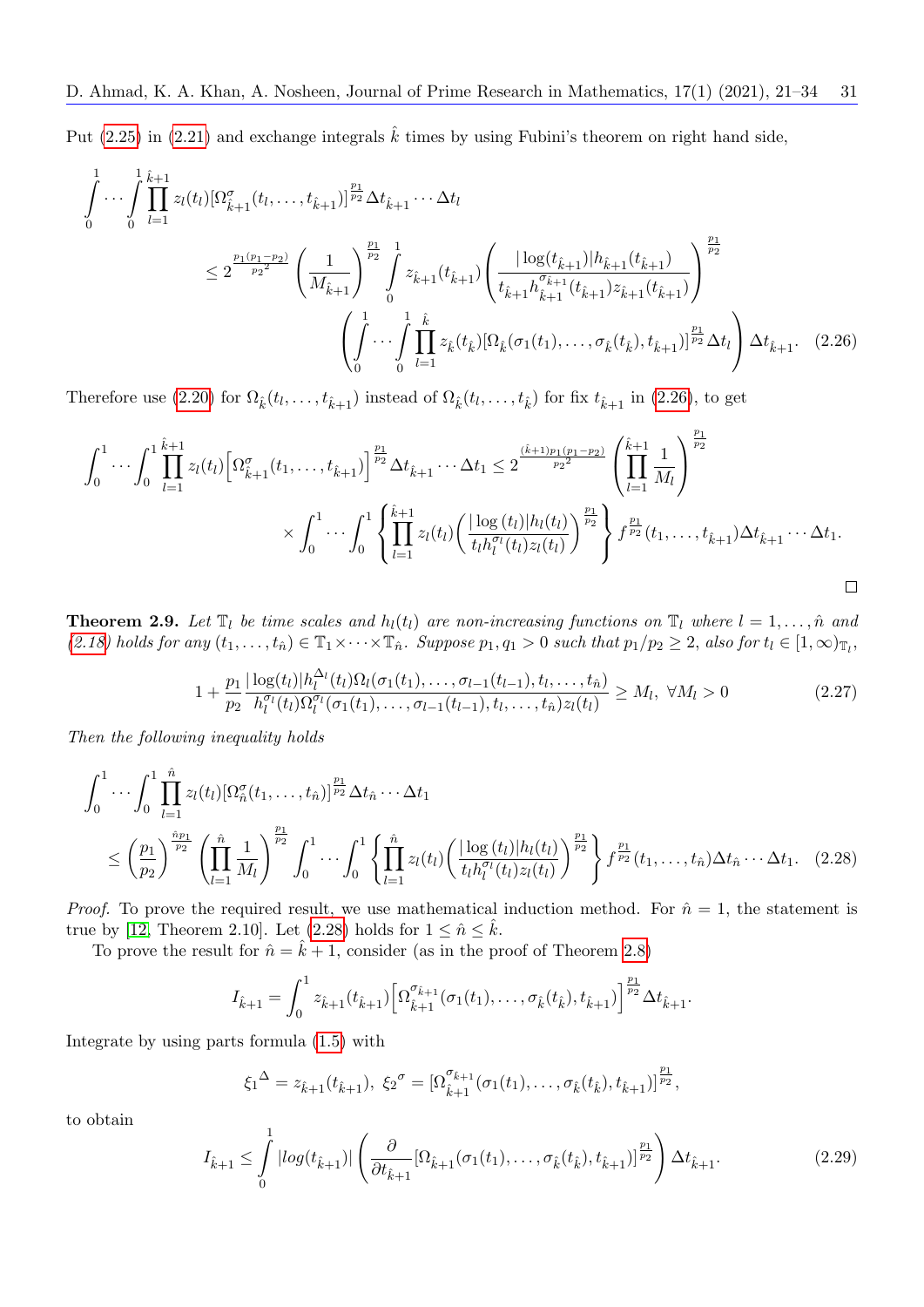Apply the chain rule formula [\(1.4\)](#page-1-5), see that there exists  $c_{\hat{k}+1} \in [t_{\hat{k}+1}, \sigma_{\hat{k}+1}(t_{\hat{k}+1})]$  such that

<span id="page-11-0"></span>
$$
\frac{\partial}{\partial t_{\hat{k}+1}} [\Omega_{\hat{k}+1}(\sigma_1(t_1), \dots, \sigma_{\hat{k}}(t_{\hat{k}}), t_{\hat{k}+1})]^{\frac{p_1}{p_2}} \n= \left(\frac{p_1}{p_2}\right) [\Omega_{\hat{k}+1}(\sigma_1(t_1), \dots, \sigma_{\hat{k}}(t_{\hat{k}}), c_{\hat{k}+1})]^{\frac{p_1}{p_2}-1} \left(\frac{\partial}{\partial t_{\hat{k}+1}} \Omega_{\hat{k}+1}(\sigma_1(t_1), \dots, \sigma_{\hat{k}}(t_{\hat{k}}), t_{\hat{k}+1})\right).
$$
\n(2.30)

Use the fact that  $\frac{\partial}{\partial t_{\hat{k}+1}} \Omega_{\hat{k}+1}(\sigma_1(t_1),\ldots,\sigma_{\hat{k}}(t_{\hat{k}}),t_{\hat{k}+1}) \ge 0$  from [\(2.23\)](#page-9-2), also  $\sigma_{\hat{k}+1}(t_{\hat{k}+1}) \ge c_{\hat{k}+1}$  implies  $\Omega^{\sigma_{\hat{k}+1}}_{\hat{i}}$  $\hat{k}_{k+1}^{k+1}(\sigma_1(t_1),\ldots,\sigma_{\hat{k}}(t_{\hat{k}}),t_{\hat{k}+1}) \geq \Omega_{\hat{k}+1}(\sigma_1(t_1),\ldots,\sigma_{\hat{k}}(t_{\hat{k}}),c_{\hat{k}+1})$  in [\(2.30\)](#page-11-0), to get

<span id="page-11-1"></span>
$$
\frac{\partial}{\partial t_{\hat{k}+1}} [\Omega_{\hat{k}+1}(\sigma_1(t_1), \dots, \sigma_{\hat{k}}(t_{\hat{k}}), t_{\hat{k}+1})]^{\frac{p_1}{p_2}}\n\leq \left(\frac{p_1}{p_2}\right) \left[\Omega_{\hat{k}+1}^{\sigma_{\hat{k}+1}}(\sigma_1(t_1), \dots, \sigma_{\hat{k}}(t_{\hat{k}}), t_{\hat{k}+1})\right]^{\frac{p_1}{p_2}-1} \left(\frac{\partial}{\partial t_{\hat{k}+1}} \Omega_{\hat{k}+1}(\sigma_1(t_1), \dots, \sigma_{\hat{k}}(t_{\hat{k}}), t_{\hat{k}+1})\right).
$$
\n(2.31)

Put [\(2.23\)](#page-9-2) of Theorem [2.8](#page-8-5) and [\(2.31\)](#page-11-1) in [\(2.29\)](#page-10-2),

$$
I_{\hat{k}+1} \leq \frac{p_1}{p_2} \int_0^1 (|log t_{\hat{k}+1}|) \left[ \Omega_{\hat{k}+1}^{\sigma_{\hat{k}+1}}(\sigma_1(t_1), \ldots, \sigma_{\hat{k}}(t_{\hat{k}}), t_{\hat{k}+1}) \right]^{\frac{p_1}{p_2}-1} \left[ \frac{h_{\hat{k}+1}(t_{\hat{k}+1})}{t_{\hat{k}+1}h_{\hat{k}+1}^{\sigma_{\hat{k}+1}}(t_{\hat{k}+1})} \Omega_{\hat{k}}(\sigma_1(t_1), \ldots, \sigma_{\hat{k}}(t_{\hat{k}}), t_{\hat{k}+1}) \right] \Delta t_{\hat{k}+1} \\ - \frac{p_1}{p_2} \int_0^1 (|log t_{\hat{k}+1}|) \left[ \Omega_{\hat{k}+1}^{\sigma_{\hat{k}+1}}(\sigma_1(t_1), \ldots, \sigma_{\hat{k}}(t_{\hat{k}}), t_{\hat{k}+1}) \right]^{\frac{p_1}{p_2}-1} \left[ \frac{h_{\hat{k}+1}^{\Delta_{\hat{k}+1}}(t_{\hat{k}+1})}{h_{\hat{k}+1}^{\sigma_{\hat{k}+1}}(t_{\hat{k}+1})} \Omega_{\hat{k}+1}(\sigma_1(t_1), \ldots, \sigma_{\hat{k}}(t_{\hat{k}}), t_{\hat{k}+1}) \right] \Delta t_{\hat{k}+1}.
$$

Proceed similar to the proof of Theorem [2.8](#page-8-5) and use [\(2.27\)](#page-10-3) , to get

$$
\int_{0}^{1} \cdots \int_{0}^{1} \prod_{l=1}^{\hat{k}+1} z_{l}(t_{l}) [\Omega_{\hat{k}+1}^{\sigma}(t_{l}, \ldots, t_{\hat{k}+1})]^{\frac{p_{1}}{p_{2}}} \Delta t_{\hat{k}+1} \cdots \Delta t_{l}
$$
\n
$$
\leq \left(\frac{p_{1}}{M_{\hat{k}+1}p_{2}}\right)^{\frac{p_{1}}{p_{2}}} \int_{0}^{1} z_{\hat{k}+1}(t_{\hat{k}+1}) \left(\frac{|\log(t_{\hat{k}+1})| h_{\hat{k}+1}(t_{\hat{k}+1})}{t_{\hat{k}+1}h_{\hat{k}+1}^{\sigma_{\hat{k}+1}}(t_{\hat{k}+1}) z_{\hat{k}+1}(t_{\hat{k}+1})}\right)^{\frac{p_{1}}{p_{2}}} \left(\int_{0}^{1} \cdots \int_{0}^{1} z_{\hat{k}}(t_{\hat{k}}) [\Omega_{\hat{k}}(\sigma_{1}(t_{1}), \ldots, \sigma_{\hat{k}}(t_{\hat{k}}), t_{\hat{k}+1})]^{\frac{p_{1}}{p_{2}}} \Delta t_{l}\right) \Delta t_{\hat{k}+1}.
$$
\n(2.32)

Use [\(2.28\)](#page-10-1) for  $\Omega_k(t_l,\ldots,t_{\hat{k}+1})$  instead of  $\Omega_k(t_l,\ldots,t_{\hat{k}})$  for fix  $t_{\hat{k}+1}$  in [\(2.32\)](#page-11-2), to obtain

<span id="page-11-2"></span>
$$
\int_0^1 \cdots \int_0^1 \prod_{l=1}^{\hat{k}+1} z_l(t_l) \left[ \Omega_{\hat{k}+1}^{\sigma}(t_1,\ldots,t_{\hat{k}+1}) \right]^{\frac{p_1}{p_2}} \Delta t_{\hat{k}+1} \cdots \Delta t_1 \leq \left(\frac{p_1}{p_2}\right)^{\frac{(\hat{k}+1)p_1}{p_2}} \left(\prod_{l=1}^{\hat{k}+1} \frac{1}{M_l}\right)^{\frac{p_1}{p_2}} \times \int_0^1 \cdots \int_0^1 \left\{ \prod_{l=1}^{\hat{k}+1} z_l(t_l) \left( \frac{|\log(t_l)| h_l(t_l)}{t_l h_l^{\sigma_l}(t_l) z_l(t_l)} \right)^{\frac{p_1}{p_2}} \right\} f^{\frac{p_1}{p_2}}(t_1,\ldots,t_{\hat{k}+1}) \Delta t_{\hat{k}+1} \cdots \Delta t_1.
$$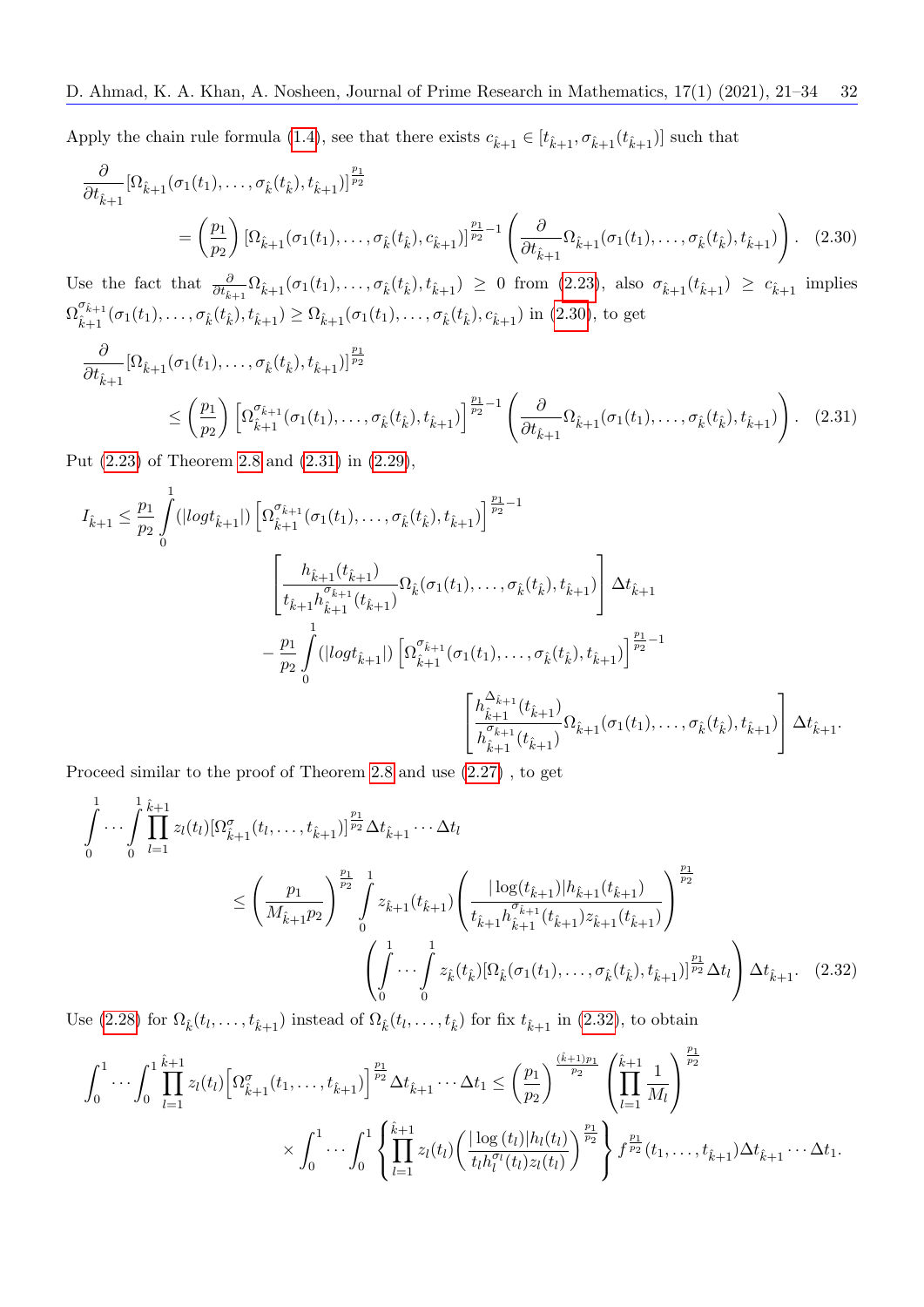<span id="page-12-13"></span>**Theorem 2.10.** Let  $p_1, q_1 > 0$  be such that  $p_1/p_2 \leq 2$ . Assume that  $h_l(t_l)$  are non-increasing function on time scales  $\mathbb{T}_l$  where  $l = 1, \ldots, \hat{n}$ . Let  $\Omega_{\hat{n}}(t_l, \ldots, t_{\hat{n}})$  be defined in [\(2.18\)](#page-8-1) and assume that [\(2.19\)](#page-8-3) holds for some constants  $M_i > 0$ . Then

$$
\int_0^1 \cdots \int_0^1 \prod_{l=1}^{\hat{n}} z_l(t_l) (\Omega_{\hat{n}}^{\sigma}(t_1, \ldots, t_{\hat{n}}))^{\frac{p_1}{p_2}} \Delta t_{\hat{n}} \cdots \Delta t_1
$$
\n
$$
\leq (2\hat{n})^{\frac{p_1}{p_2}} \left( \prod_{l=1}^{\hat{n}} \frac{1}{M_l} \right)^{\frac{p_1}{p_2}} \int_0^1 \cdots \int_0^1 \prod_{l=1}^{\hat{n}} z_l(t_l) \left( \frac{|\log(t_l)| h_l(t_l)}{t_l h_l^{\sigma_l}(t_l) z_l(t_l)} \right)^{\frac{p_1}{p_2}} f^{\frac{p_1}{p_2}}(t_1, \ldots, t_{\hat{n}}) \Delta t_{\hat{n}} \cdots \Delta t_1.
$$

*Proof.* Apply the inequality [\(2.16\)](#page-7-4) on the term  $[h\Omega^{\sigma} + (1-h)\Omega]^{\frac{p_1}{p_2}-1}$  when  $p_1/p_2 \leq 2$ , to have

<span id="page-12-12"></span>
$$
\frac{p_1}{p_2} \int_0^1 \left[h\Omega^{\sigma} + (1-h)\Omega\right]^{\frac{p_1}{p_2}-1} dh \leq \frac{p_1}{p_2} \int_0^1 \left[h^{\frac{p_1}{p_2}-1}(\Omega^{\sigma})^{\frac{p_1}{p_2}-1} + (1-h)^{\frac{p_1}{p_2}-1}\Omega^{\frac{p_1}{p_2}-1}\right] dh
$$
\n
$$
= \left[ (\Omega^{\sigma})^{\frac{p_1}{p_2}-1} + \Omega^{\frac{p_1}{p_2}-1} \right] \leq 2(\Omega^{\sigma})^{\frac{p_1}{p_2}-1}.
$$
\n(2.33)

Proceed as in prove of Theorem [2.8](#page-8-5) and further use [\(2.33\)](#page-12-12) to complete the result.

#### 3. Conclusion

In this paper several Hardy type inequalities involving several variables are proved by using time scales calculus, The obtained inequalities are also discussed in quantum calculus, differential calculus and  $\alpha$  discrete calculus where  $\alpha > 0$ .

Moreover, similar to inequalities given in Corollary [2.2–](#page-4-2)Corollary [2.4,](#page-5-0) which we get by choosing special time scales in Theorem [2.1,](#page-2-2) we can obtain inequalities by choosing special time scales in Theorem [2.6–](#page-6-1) Theorem [2.10.](#page-12-13)

It is also possible to establish inequalities in more general settings by using the functions  $Z_l(t_l)$  instead of  $z_l(t_l)$  in Theorem [2.6–](#page-6-1)Theorem [2.10,](#page-12-13) as we have done in Corollary [2.5.](#page-6-2)

#### References

- <span id="page-12-11"></span>[1] Bohner, M., Nosheen, A., Pecaric, J., & Younus, A. (2014). Some dynamic Hardy-type inequalities with general kernel. *J. Math. Inequal*,  $8(1)$ , [1](#page-2-3)85-199. 1
- <span id="page-12-9"></span>[2] Bohner, M., & Peterson, A. (2001). Dynamic equations on time scales: An introduction with applications. Springer Science & Business Media. [1](#page-0-0)
- <span id="page-12-10"></span>[3] Bohner, M., & Peterson, A. C. (Eds.). (2002). Advances in dynamic equations on time scales. Springer Science & Business Media. [1](#page-0-0)
- <span id="page-12-3"></span>[4] Chan, L. Y. (1979). Some extensions of Hardy's inequality. Canadian Mathematical Bulletin, 22(2), [1](#page-0-0)65-169. 1
- <span id="page-12-7"></span>[5] Donchev, T., Nosheen, A., & Pecaric, J. (2013). Hardy-type inequalities on time scale via convexity in several variables. International Scholarly Research Notices, 2013. Article ID 903196. [1](#page-0-0)
- <span id="page-12-0"></span>[6] Hardy, G. H. (1920). Note on a theorem of Hilbert. Mathematische Zeitschrift, 6 (3), 314-317. [1](#page-0-0)
- <span id="page-12-1"></span>[7] Hardy, G. H. (1925). Notes on some points in the integral calculus, LX. An inequality between integrals. Messenger Math., 54, 150-156. [1](#page-0-0)
- <span id="page-12-2"></span>[8] Hardy, G. H., Littlewood, J. E. (1930). Notes on the theory of series (XII), On certain inequalities connected with the calculus of variations. J. Lond. Math. Soc., 5, 283-290. [1](#page-0-0)
- <span id="page-12-8"></span>[9] Nosheen, A., Nawaz, A., Khan, K. A., & Awan, K. M. (2020). Multivariate Hardy and Littlewood inequalities on time scales. Arab Journal of Mathematical Sciences, 26 (1), 245-263. [1](#page-0-0)
- <span id="page-12-4"></span>[10] Pachpatte, B. G. (1992). A note on certain inequalities related to Hardy's inequality. Indian J. Pure Appl. Math. 23, 773-776. [1](#page-0-0)
- <span id="page-12-5"></span>[11] Rehak, P. (2005). Hardy inequality on time scales and its application to half-linear dynamic equations. J. Inequal. Appl., 2005, 495-507. [1](#page-0-0)
- <span id="page-12-6"></span>[12] Saker, S. H., & ORegan, D. (2015). Extensions of dynamic inequalities of Hardys type on time scales. Mathematica Slovaca, 65 (5), 993-1012. [1,](#page-0-0) [1,](#page-2-4) [2,](#page-3-0) [2,](#page-8-2) [2](#page-10-1)

 $\Box$ 

 $\Box$